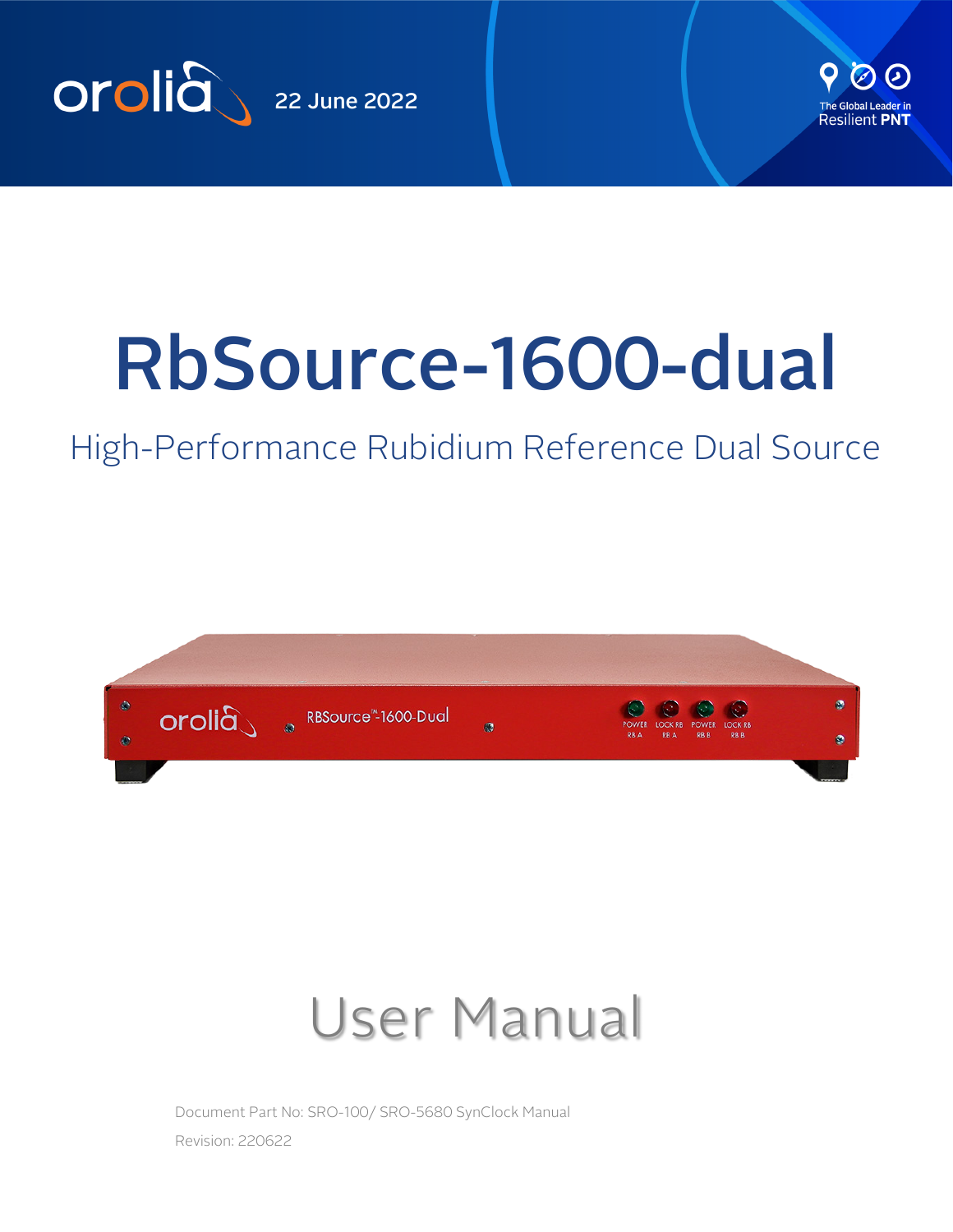# Orolià RbSource-1600-dual User Manual

## **Contents**

| 1.                    |                |  |  |  |
|-----------------------|----------------|--|--|--|
| 2.                    |                |  |  |  |
| 3.                    |                |  |  |  |
| $\mathcal{A}_{\cdot}$ |                |  |  |  |
|                       | 4.1            |  |  |  |
|                       | 4.2            |  |  |  |
|                       | 4.3            |  |  |  |
|                       | 4.4            |  |  |  |
|                       | 4.4.1          |  |  |  |
|                       | 4.4.2          |  |  |  |
| 5.                    |                |  |  |  |
|                       | 5.1            |  |  |  |
|                       | 5.2            |  |  |  |
|                       | 5.3            |  |  |  |
| 6.                    |                |  |  |  |
|                       |                |  |  |  |
|                       | 6.1            |  |  |  |
|                       | 6.2            |  |  |  |
|                       | 6.3            |  |  |  |
|                       | 6.4            |  |  |  |
|                       | 6.4.1          |  |  |  |
|                       | 6.4.2          |  |  |  |
|                       | 6.4.3          |  |  |  |
|                       | 6.4.4<br>6.4.5 |  |  |  |
|                       | 6.4.6          |  |  |  |
|                       | 6.4.7          |  |  |  |
|                       | 6.4.8          |  |  |  |
| 7.                    |                |  |  |  |
|                       | 7.1            |  |  |  |
|                       | 7.2            |  |  |  |
|                       | 7.3            |  |  |  |
|                       | 7.4            |  |  |  |
|                       | 7.4.1          |  |  |  |
|                       | 7.4.2          |  |  |  |
|                       | 7.5            |  |  |  |
|                       | 7.5.1          |  |  |  |
|                       | 7.5.2          |  |  |  |
|                       | 7.5.3          |  |  |  |
| 8.                    |                |  |  |  |
|                       | 8.1            |  |  |  |
|                       | 8.2            |  |  |  |
| 9.                    |                |  |  |  |
|                       | 9.1            |  |  |  |
|                       |                |  |  |  |
|                       | 9.2            |  |  |  |
| 10.                   |                |  |  |  |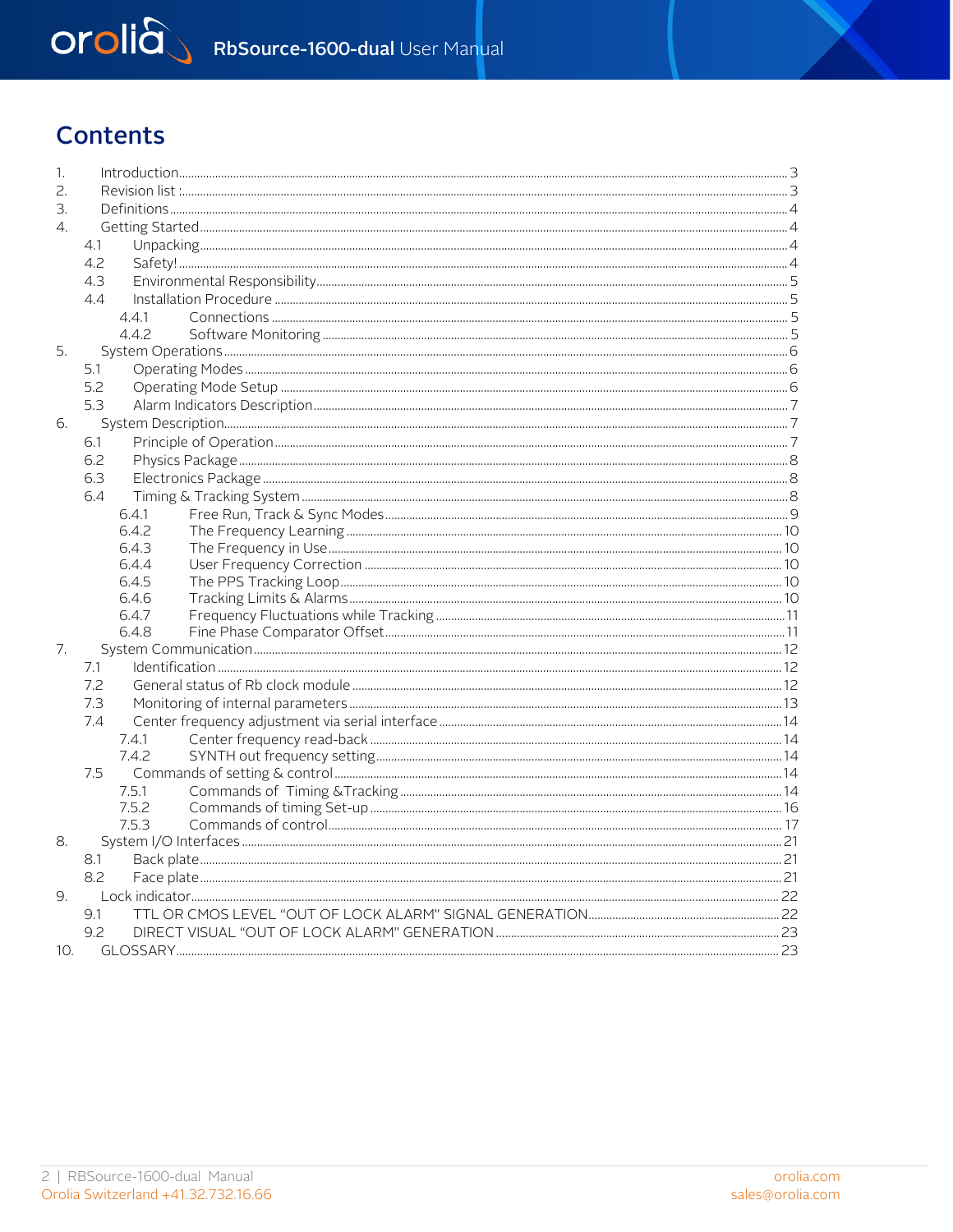# 1. Introduction

<span id="page-2-0"></span>orolia

<span id="page-2-1"></span>The RbSource-1600-dual has been specifically designed for telecom infrastructure, requiring extremely stable and precise timing or frequency source and low phase noise.

The RbSource-1600-dual integrates two smart GPS-disciplinable SRO-5680 Rubidium clock, and distributes multiple output signals, either phase or frequency aligned depending on the operating modes.

# 2. Revision list

| <b>Software Revision:</b>                                                                                               |         | <b>Hardware Revision:</b>                                                                                                                                                                        |                            |
|-------------------------------------------------------------------------------------------------------------------------|---------|--------------------------------------------------------------------------------------------------------------------------------------------------------------------------------------------------|----------------------------|
| Date                                                                                                                    | Version | Comment                                                                                                                                                                                          |                            |
| 11 Jun 2002                                                                                                             | 1.01    | Internal Correction                                                                                                                                                                              |                            |
| 09 Jul 2002                                                                                                             | 1.02    | Now commands PW and TC store data in EEPROM                                                                                                                                                      |                            |
| 23 Jul 2002                                                                                                             | 1.03    | Internal Correction                                                                                                                                                                              |                            |
| 19 sep 2002                                                                                                             | 1.04    | New command "MCsdd" for interfacing with GPS receiver                                                                                                                                            |                            |
| 27 Sep 2002                                                                                                             | 1.05    | Internal Correction                                                                                                                                                                              |                            |
| 07 Feb 2003                                                                                                             | 1.06    | New command DT, Date. New command COsddd, time<br>comparator offset                                                                                                                              |                            |
| 11 Mar 2003                                                                                                             |         |                                                                                                                                                                                                  | New low power version <17W |
| 19 Aug 2003                                                                                                             | 1.07    | Improved behavior at the start of tracking. Frequency save<br>(FSx) improved. Command MCsdd extended. New<br>commands VS, view PPSRef stability, VT, view time<br>constant. Internal corrections |                            |
| 23 Sep 2003                                                                                                             | 1.08    | New command RAsddd. Internal corrections.                                                                                                                                                        |                            |
| 25 Feb 2004<br>1.09<br>Back to simple start of tracking. GPS messages for<br>Jupiter-Pico, SuperStar II. NMEA messages. |         |                                                                                                                                                                                                  |                            |
| 05 Sep 2007                                                                                                             | 1.095   | Other initial settings                                                                                                                                                                           |                            |
| 01 Apr 2014                                                                                                             | 1.096   | - The display of a missing PPSREF in the answer of<br>beating commands: BT1, BT3, BTA, is now "???????".<br>(Was "9999999" before.)                                                              |                            |
|                                                                                                                         |         | - Command DE???????, the answer can be "???????"                                                                                                                                                 |                            |
|                                                                                                                         |         | - Command FC: possible cancel of the writing in eeprom                                                                                                                                           |                            |
|                                                                                                                         |         | - Beating command BTB: the 3rd frequency (aaaa) is<br>now the frequency stored in eeprom                                                                                                         |                            |
|                                                                                                                         |         | - Correction of minor software issues reported since<br>version 1.095                                                                                                                            |                            |
| 7 Sep 2016                                                                                                              | 1.097   | - New command.GFddddd :Set and activate the go fast<br>mode during the beginning of a tracking.                                                                                                  |                            |
|                                                                                                                         |         | - Correction of minor software issues reported since<br>version 1.096                                                                                                                            |                            |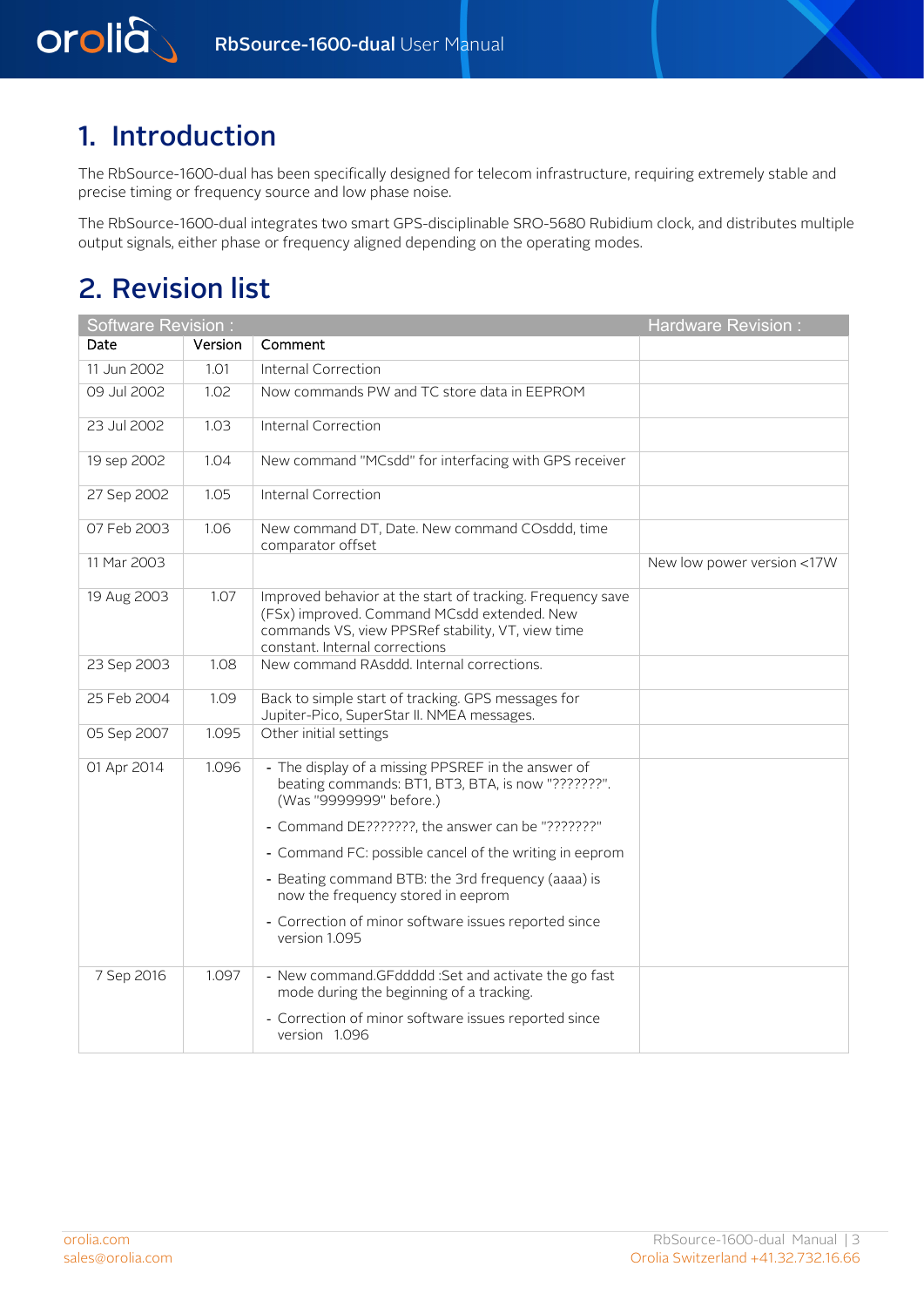<span id="page-3-0"></span>

# 3. Definitions

This is a list of words and related definitions used in this manual to help the user understand the content:

| Words              | Definitions                                                                                                                                                  |
|--------------------|--------------------------------------------------------------------------------------------------------------------------------------------------------------|
| RbSource-1600-dual | Unit or product                                                                                                                                              |
| Unit               | RbSource-1600-dual                                                                                                                                           |
| System             | RbSource-1600-dual and its integrated modules                                                                                                                |
| Rb.                | Rubidium                                                                                                                                                     |
| Rubidium clock     | Refers to the smart SRO-5680 model                                                                                                                           |
| Rubidium           | Rubidium clock                                                                                                                                               |
| <b>SRO</b>         | Rubidium clock, model SRO-100 or SRO-5680                                                                                                                    |
| Track mode         | Frequency alignment between a reference and an output signal, regardless of the relative<br>phase position of the two signals. Also known as "syntonization" |
| Sync mode          | Phase alignment between a reference and an output signal. Also know as<br>synchronization"                                                                   |
| Free-run mode      | Rubidium clock not locked to any reference, including GPS                                                                                                    |
| Holdover mode      | Rubidium clock that was previously locked to a GPS reference but lost it or is no longer<br>present                                                          |

# <span id="page-3-2"></span><span id="page-3-1"></span>4. Getting Started

## 4.1 Unpacking

Unpack and carefully inspect the unit. Check for physical damage. If physical damage is observed, please immediately contact us.

### Unit Supplies

- 1x RbSource-1600-dual unit
- 2x Cables SUB-D male/female for PC serial COM
- <span id="page-3-3"></span>2x Power cable
- 2x 19" rack mountable ears or tabletop feet
- 1x Operating Manual + Specifications

## 4.2 Safety!



- The equipment contains small quantities of rubidium metal hermetically sealed inside the glass lamp and cell assemblies, hence, any dangers arising from ionizing radiation are caused for human health (exemption set in article 3 to Council directive 96/29/Euratom).
	- For further information, ask for the «*rubidium product data sheet*».
- Handling the product in a reasonably foreseeable conditions do not cause any risk for human health, exposure to the SVHC (substances of very high concern) would require grinding the component up.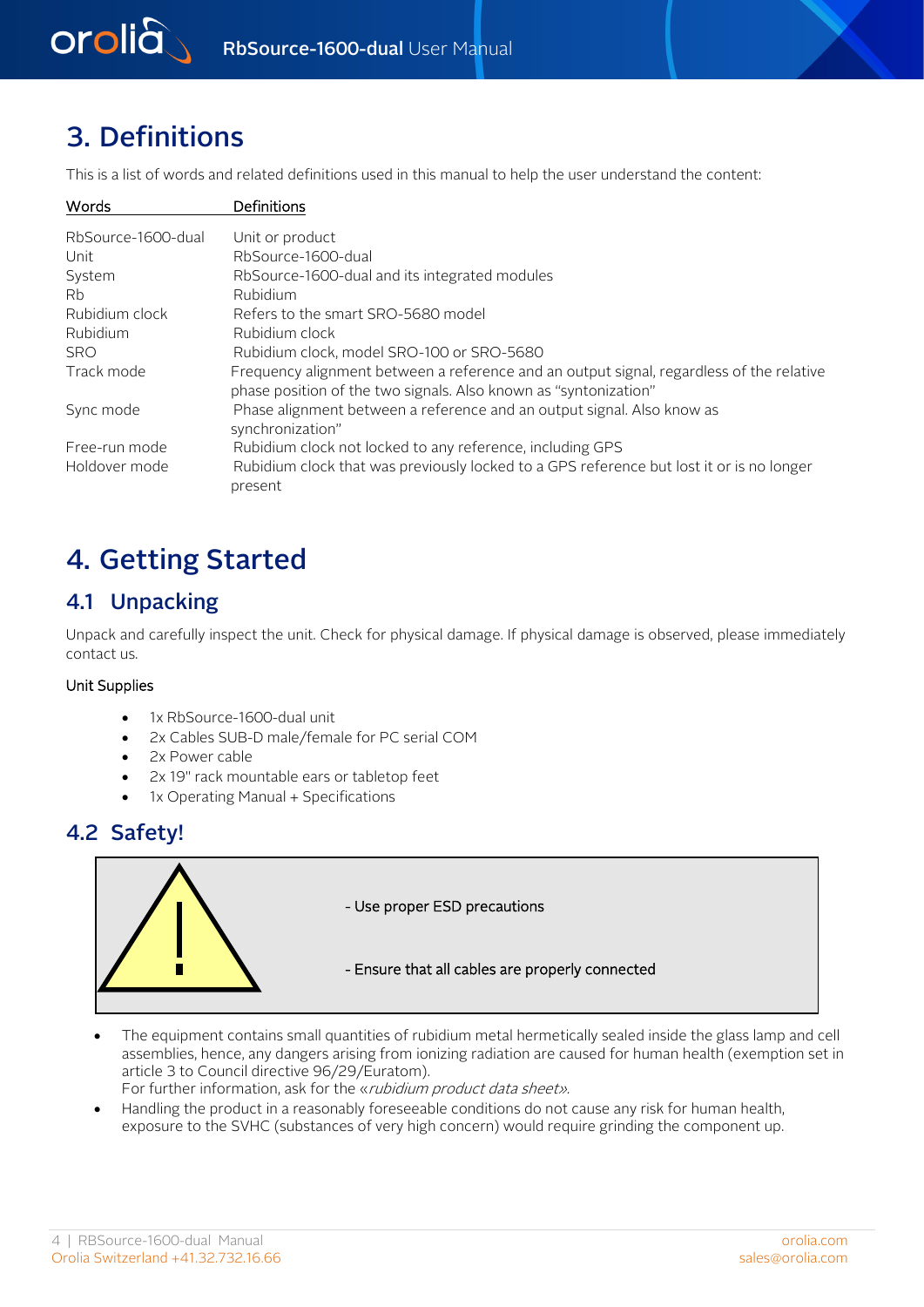

## 4.3 Environmental Responsibility

- The equipment contains materials, which can be either re-used or recycled.
- Do not deposit the equipment as unsorted municipal waste. Leave it at an authorized local WEEE collection point or return to Orolia Switzerland SA to ensure proper disposal.
- <span id="page-4-1"></span>To return the appliance, begin with a support ticket:
- a. Navigate to <https://www.orolia.com/support/> and choose option 2, "I'd like to log a Support Ticket". Complete and submit the form.
- <span id="page-4-2"></span>b. You will be contacted with instructions to return the product as soon as possible.

## 4.4 Installation Procedure

#### 4.4.1 Connections

<span id="page-4-0"></span>orolià



|  |  | $11 \t 12 \t 13 \t 14$ |  |
|--|--|------------------------|--|

- <span id="page-4-3"></span>1) Connect power 100-240V 50-60Hz to J5 & J6 or at least one J5 or J6 (redundant power modules)<br>2) Connect a COM cable between J2 (or J4) and one COM available of your computer for RS232
- 2) Connect a COM cable between J2 (or J4) and one COM available of your computer for RS232 commands and monitoring (if required).
- 3) Switch On the system S1 or S2 or booth

#### 4.4.2 Software Monitoring

#### 4.4.2.1 iSyncMgr Application

RbSource-1600-dual operates independently. However, the smart integrated rubidium clock can be monitored through iSyncMgr application. The latest version can be downloaded from [https://www.orolia.com/support](https://www.orolia.com/support-documents/)[documents/](https://www.orolia.com/support-documents/) To start the application, please follow procedure below:

- Start the application with Internet Explorer. By default, the serial port is COM1. If a warning window pops up before the application iSyncMgr starts, the COM1 is not free and another port has to be selected. How? Go to "Serial Port \ PortNo"menu, then select another available port.
- Once the serial port number is properly working, click on the "Refresh" button. The Identification, Serial Number and Status of the smart SRO rubidium clock inside the RbSource-1600-dual should be displayed as Figure 1 below:

|                 | $\frac{1}{320}$ iSync+ Manager 1.09 Device: TNTSRO-100 |                                                  |  |  |  |  |  |  |
|-----------------|--------------------------------------------------------|--------------------------------------------------|--|--|--|--|--|--|
| File            |                                                        | Command Timing+Tracking Serial Port Update About |  |  |  |  |  |  |
|                 |                                                        |                                                  |  |  |  |  |  |  |
| Identification: |                                                        | TNTSR0-100/00/1.09                               |  |  |  |  |  |  |
| Serial number:  |                                                        | X00163                                           |  |  |  |  |  |  |
| Status:         |                                                        | <br>Befresh<br>14                                |  |  |  |  |  |  |
|                 |                                                        |                                                  |  |  |  |  |  |  |
|                 |                                                        |                                                  |  |  |  |  |  |  |
|                 |                                                        |                                                  |  |  |  |  |  |  |

Figure 1 - iSyncMgr.exe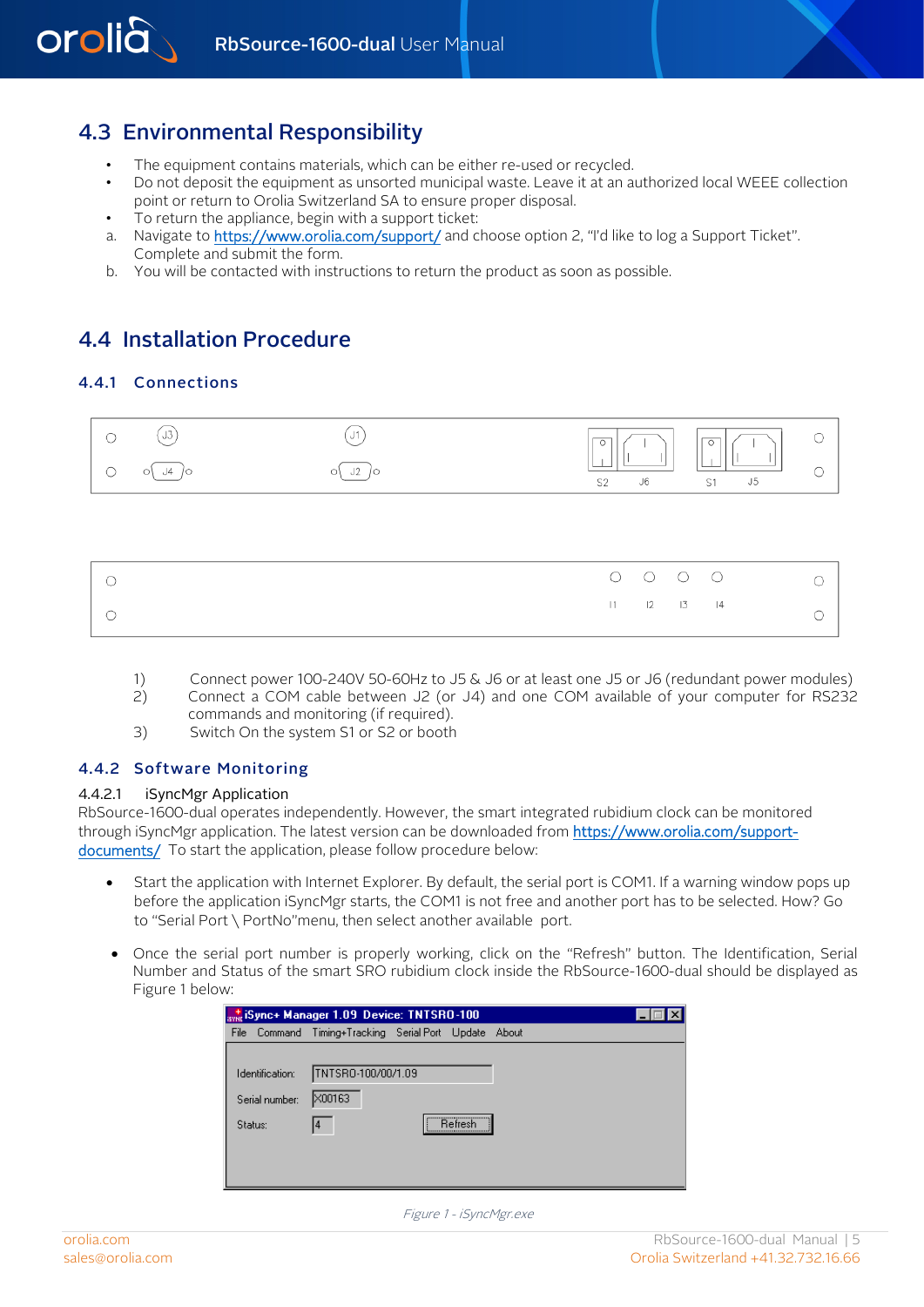

Notes:

- a) iSyncMgr gives full monitoring access to the smart SRO rubidium clock
- b) Changes through these commands should be avoided: TCdddddd or MCsxx…

#### 4.4.2.2 Monitoring Through RS232 Terminal Communication Interface

The use can also use a serial communication RS232 to monitor the parameters of SRO rubidium clock or to send specific commands. For example, a hyper terminal communication can be used as follows:

RS232 protocol is:

9600 bits/s

8 data bits No parity 1 stop bit No handshake

<span id="page-5-0"></span>Notes:

1) See the RS-232 Application Note a[t https://www.orolia.com/support-documents/](https://www.orolia.com/support-documents/) for different configurations (tip: keyword search "RS-232") 2) See chapter 5 for the list of commands

## <span id="page-5-1"></span>5. System Operations

## 5.1 Operating Modes

The RbSource-1600-dual integrates a smart SRO rubidium clock and a GPS receiver. It provides 4 basic modes of operation as follows:

| $1.$ Free Run: | When the Rubidium clock is not locked to a GPS reference and, thus, is free running    |
|----------------|----------------------------------------------------------------------------------------|
| 2. Track:      | When the GPS reference is used to perform frequency alignment applications. It         |
|                | uses the PPS_GPS as a reference (PPSREF) to align the frequency of the Rubidium clock, |
|                | but the phase is not aligned.                                                          |

- 3. Sync: When the GPS reference is used to perform phase alignment applications. The PPSOUT of the RbSource-1600-dual is aligned in phase with the GPS PPSREF input through the internal PPSINT reference signal, which uses the SmarTiming+™ algorithm to 1) compare the PPSOUT against the PPSREF signal at 1ns resolution within a +/-500ns dynamic range and 2) auto-adaptively align them.
- <span id="page-5-2"></span>4. **Holdover:** When the GPS signal is not present (NO PPSREF). The last averaged frequency value is used for performance enhancement by the SmarTiming+™ algorithm

Note:

a) See Chapter 4.4.1 for more detailed description

## 5.2 Operating Mode Setup

The user can set up the operating mode in 2 ways:

- Hardware: There is no hardware selector available on the RbClock-1600-dual
- Software: Select desired operation mode through the iSyncMgr application or send RS-232 commands.

Note:

a) See Chapter 5 for a list of supported RS-232 commands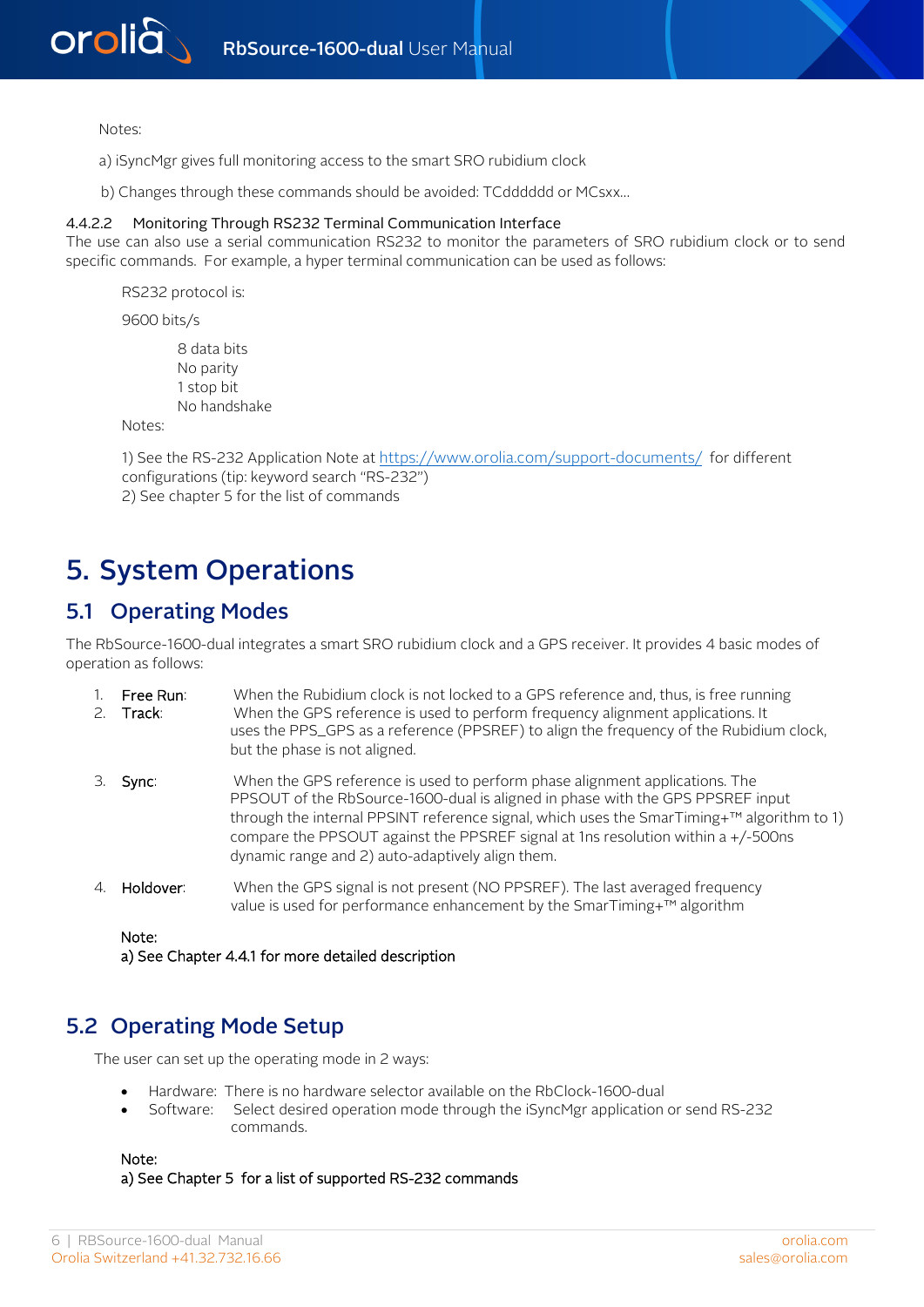## 5.3 Alarm Indicators Description

<span id="page-6-0"></span>orolia

| Operation<br>modes |            |       | <b>LED status</b>        |                 |             | Switch 2 positions |              | <b>Troubleshooting Actions</b>                                                                                                                                                                                                                                  |
|--------------------|------------|-------|--------------------------|-----------------|-------------|--------------------|--------------|-----------------------------------------------------------------------------------------------------------------------------------------------------------------------------------------------------------------------------------------------------------------|
|                    | Power      |       | Sync/TraRb Lock<br>(red) | <b>GPS Mark</b> | free<br>run | Sync               | Track        |                                                                                                                                                                                                                                                                 |
|                    |            |       |                          |                 | $\sim$      | ÷                  |              | Check power supply                                                                                                                                                                                                                                              |
| Free Run           | $\sqrt{ }$ |       | $\sqrt{ }$               |                 | $\sqrt{}$   |                    |              | Wait for 15 minutes, if I5 is still red then send back the<br>RbSource-1600-dual to factory                                                                                                                                                                     |
|                    | $\sqrt{ }$ |       |                          |                 | $\sqrt{}$   |                    |              | Bad installation of GPS antenna                                                                                                                                                                                                                                 |
|                    | $\sqrt{ }$ |       |                          | Blinking        | $\sqrt{}$   |                    |              | Normal free run situation                                                                                                                                                                                                                                       |
|                    |            |       |                          |                 |             |                    |              |                                                                                                                                                                                                                                                                 |
|                    | $\sqrt{ }$ |       |                          | $\sqrt{}$       |             | $\sqrt{}$          |              | Wait 10 minutes, if I4 still not green, maybe a bad<br>configuration, please contact us                                                                                                                                                                         |
| Track/Sync         | $\sqrt{ }$ |       |                          | $\sqrt{}$       |             |                    | $\sqrt{}$    | Wait 10 minutes, if I4 still not green, maybe a bad<br>configuration, please contact us                                                                                                                                                                         |
|                    | $\sqrt{ }$ | green |                          |                 |             | $\sqrt{}$          | $(\sqrt{2})$ | Normal Sync/Track situation                                                                                                                                                                                                                                     |
|                    |            |       |                          |                 |             |                    |              |                                                                                                                                                                                                                                                                 |
| Holdover           | $\sqrt{ }$ |       |                          |                 |             | V                  |              | In holdover mode. No GPS signal detected. If the signal<br>comes back, I6 should blink again and I4 will become green.<br>It doesn't mean that the holdover time was too long. In such<br>case, set the Switch S2 in Free-Run and then back in Sync<br>or Track |
|                    | $\sqrt{ }$ |       |                          |                 |             |                    | $\sqrt{}$    |                                                                                                                                                                                                                                                                 |

(only Rb Lock alarm & power LED are connected on RbSource-1600-dual)

# <span id="page-6-2"></span><span id="page-6-1"></span>6. System Description

The RbSource-1600-dual unit consists of a GPS receiver disciplined to a smart rubidium clock (model SRO-100).

## 6.1 Principle of Operation

The Rubidium atomic clock essentially consists of a voltage-controlled crystal oscillator (VCXO) which is locked to a highly stable atomic transition in the ground state of the Rb87 isotope. While the VCXO is oscillating at a convenient frequency of 60 MHz, the Rb clock frequency is at 6.834…GHz in the microwave range. The link between the two frequencies is done through a phase-stabilized frequency multiplication scheme whereby a synthesized frequency is admixed to enable exact matching.



Figure 2 - Rubidium atomic clock block diagram.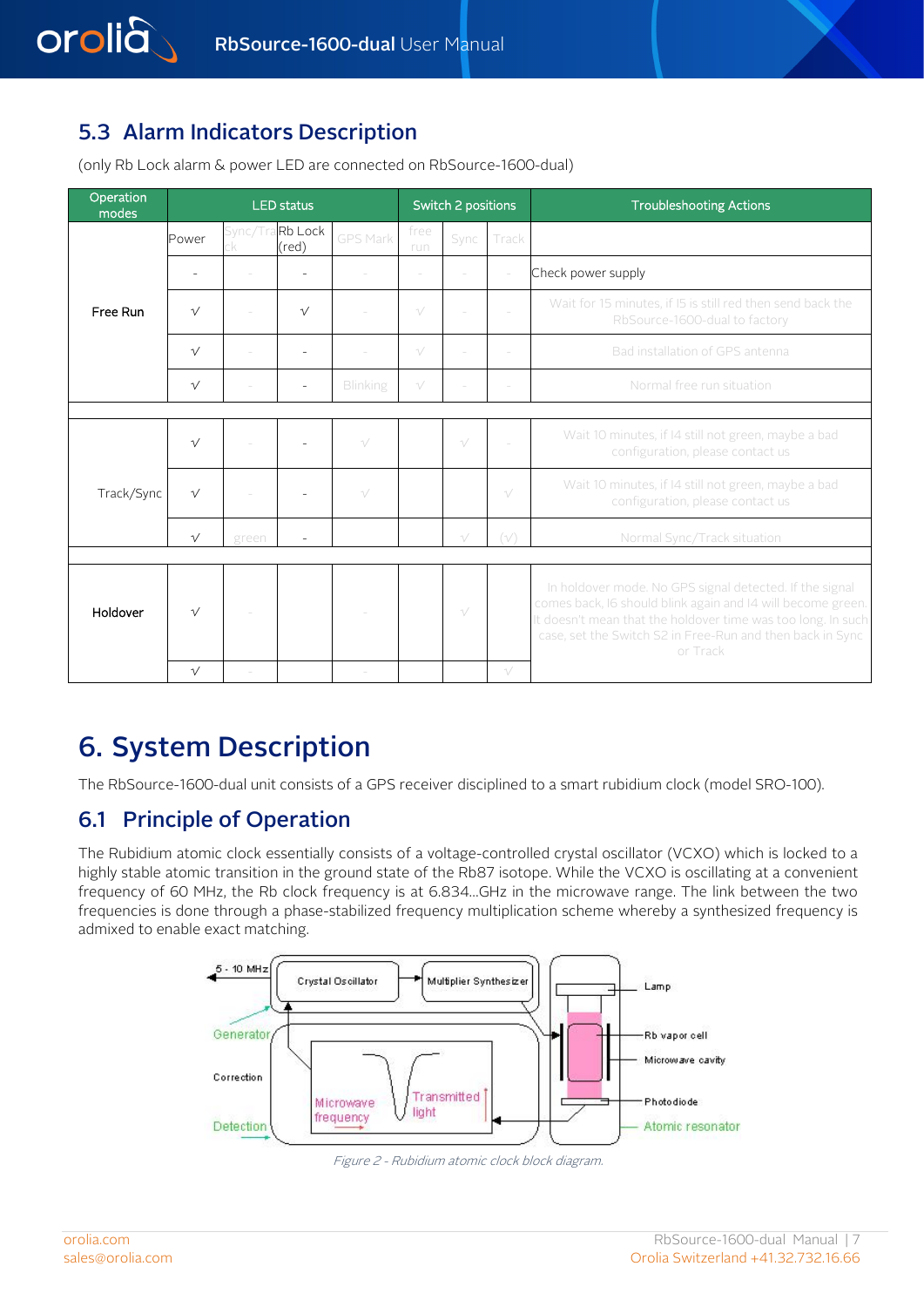<span id="page-7-0"></span>

## 6.2 Physics Package

The main design characteristics of the physics package are its low power consumption, small size and mass, along with minimal environmental sensitivities and mechanical ruggedness.

Other design features contributing to the compact design are:

- Use of the integrated filter technique (IFT)
- Use of a magnetron-type microwave resonator

The integrated filter technique combining the optical filtering and pumping in one cell contributes also to the reliability, the configuration is simplified and the number of components is reduced. The thermal capacitance of the cell assembly is relatively low. Thus, the necessary power during warm-up is greatly reduced.

<span id="page-7-1"></span>The magnetron resonator is a cylindrical cavity loaded with a concentric capacitive-inductive structure (annular metal electrodes). It allows smaller cavity dimensions and concentrates the microwave field at the right region of the cell.

The Rb lamp is an electrode-less RF-discharge lamp, a heated glass bulb, containing Rb and a starter gas surrounded by an RF-coil.

## 6.3 Electronics Package

The clock transition of a Rubidium (Rb) resonator is a microwave transition at 6.834 GHz.

The microwave resonance occurs as a dip in the optical signal - i.e. in the Rb lamp light which, after transiting the cell, is detected by a photodiode.

The basic purpose of the electronics package is to synchronize the entering microwave frequency, derived from a quartz crystal oscillator, to this absorption dip. This is achieved by tuning the microwave frequency to maximum optical absorption.

The clock microwave frequency of the Rb atoms in the vapor cell has a nominal value of 6834.684 MHz. This frequency is generated from a voltage controlled quartz oscillator (VCXO) oscillating at 60 MHz.

A serial interface connection, monitoring and tuning the internal parameters and the PPS facilities, is provided to the user.

The correct operation of the unit can be checked by an output signal called "lock monitor". This lock monitor information is generated by the micro-controller and is a function of the following parameters:

- Light level intensity
- Rb signal level (detected signal)
- Heaters supply voltages

<span id="page-7-2"></span>The different alarm threshold levels, corresponding to the different internal electronics and physics parameters, are programmed during the automatic adjustment procedure at the factory.

## 6.4 Timing & Tracking System

The reference module includes extended PPS (Pulse Per Second) facility. The hardware of the PPS facility consists of two modules as follows:

The first module is a timer clocked at 7.5 MHz. This timer tag the PPSREF connected to the GPS receiver and generates two other PPS. The first one is called PPSINT and is used internally. The second one is called PPSOUT and appears on the back and faceplate.

The second module is a phase comparator with 1ns resolution and  $1\mu s$  range. This module compares the phase between PPSREF and PPSINT. The phase information is used for the perfect tracking of a low noise PPSREF and for computing the noise of this PPSREF. The computation is used to adjust the time constant of the tracking loop. This way, the GPS antenna can be directly connected to the system without hardware and software adjustments.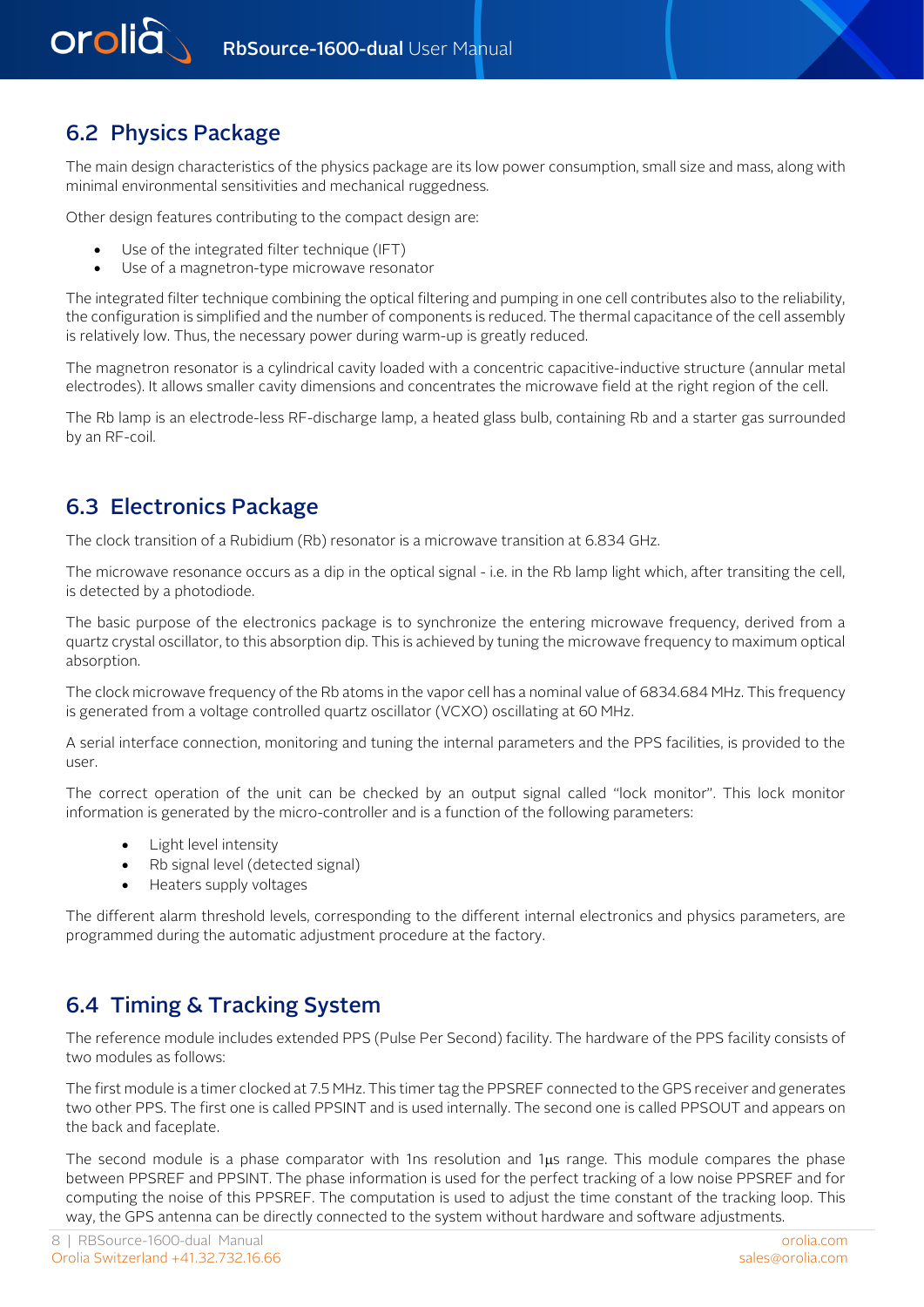

Figure 3 - Timing System

## <span id="page-8-0"></span>6.4.1 Free Run, Track & Sync Modes

The reference module has 3 basic modes of operation:

- Free Run
- Track
- Sync

orolia

When the first mode, Free Run, is set up, the Rubidium clock is not locked to a reference.

When the second mode, Track, is set up, the PPSINT is aligned to the PPSREF within 133ns. Then the phase comparator starts its mid-term frequency stability analysis of the PPSREF. The tracking loop time constant is autoadaptively adjusted accordingly, and the unit starts to track the PPSREF. During this process, the position of the PPSOUT is not changed. The PPSREF timer works on an independent way. Thus the PPSOUT will not suddenly jump when the module starts to track a PPSREF.

When the third mode, Sync, is set-up, the PPSOUT is aligned to PPSINT. The Sync mode can only be set up when the unit is already successfully tracking a PPSREF. If the Sync mode is set up just after the unit starts to track a PPSREF, the phase-time difference between PPSOUT and PPSREF can be as big as 133ns. However, the tracking loop will reduce this difference and will bring it nearly to zero if the noise of the PPSREF is low.



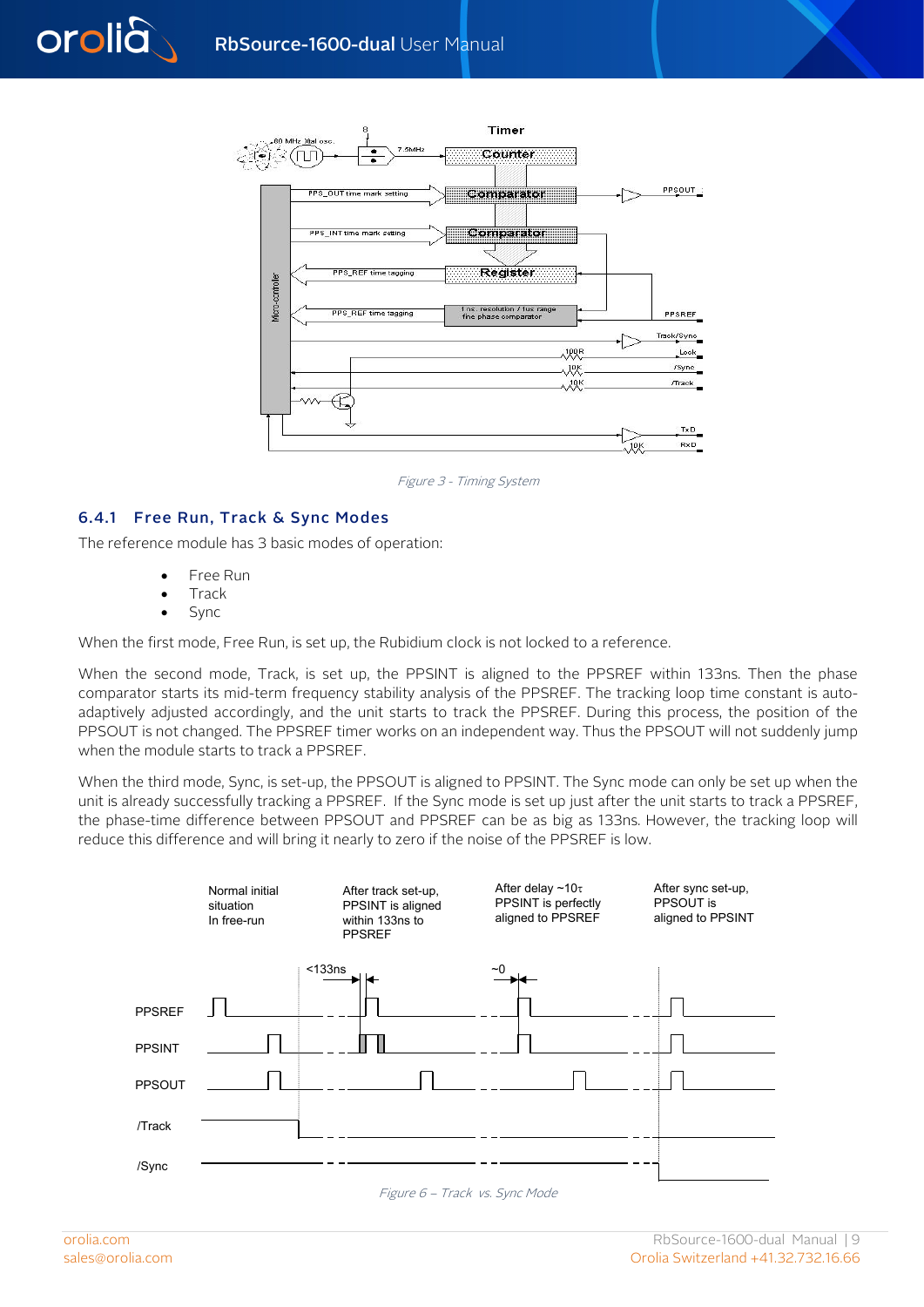## <span id="page-9-0"></span>6.4.2 The Frequency Learning

<span id="page-9-1"></span>When the unit is tracking the PPSREF of a GPS, it aligns to the frequency of the GPS. The learning process is simply the memorization of the GPS' frequency from time to time to use it after a reset or Power-On. By default, when the unit is continuously and successfully tracking a PPSREF, the average value of the frequency is saved in EEPROM every 24 hours. Through the command FSx<CR>, a user can cancel the learning process or immediately save the average value of the frequency.

#### 6.4.3 The Frequency in Use

With the PPSREF facility, a different frequency can be in use in different situations. Let's assume that the frequency currently in use is located in a single register, and that this register can be read by a user. The command to read this register is: FC+99999<CR>. Through the serial interface, a user can follow the evolution of the tracking through the instructions given below.

The frequency or frequency correction in use in different situations is the following:

- After a Reset or Power-On, the frequency correction is copied from the EEPROM to the RAM and then is used
- After the start of a tracking, the internal frequency correction is the one of the EEPROM
- During a tracking, the frequency correction in use changes continuously to align as close as possible the PPSINT to the PPSREF. By default, the average value is saved in EEPROM every 24 hours
- <span id="page-9-2"></span>If the unit is stopped in its tracking, and put in FREE RUN mode by a user, with the command TRO for example, the frequency correction in EEPROM is retrieved and loaded in RAM to be used
- If the tracking is stopped because the PPSREF signal disappears suddenly or is strongly degraded, the integral part value of the regulation loop becomes active. This is to avoid a frequency jump in case the PPSREF signal comes back again. This mode of operation is called holdover.

#### 6.4.4 User Frequency Correction

<span id="page-9-3"></span>This correction is only possible in Free Run mode and is performed with the command FCsxxxxx. The command has 2 effects as follows:

- Memorization of the asked frequency in EEPROM
- Immediate use of the new frequency

#### 6.4.5 The PPS Tracking Loop

Note: PPSREF is not connected on RbSource-1600-dual.

The unit is equipped with a numerical PI regulation loop to track the PPSREF. The time constant of the tracking loop is either set automatically or forced by a user with the command TCxxxxxx.



Figure 5 - Schematic of the PPSREF Regulation Loop

<span id="page-9-4"></span>By default, the optimum loop time constant is computed by the unit from information such as the PPSREF noise and temperature fluctuations. In this case, if the fine phase comparator cannot give valid information, the time constant is forced to 1000s. But the loop time constant can also be forced by a user to a fixed value. In this case, the time constant the one manually set by a user. The command to do this is TCxxxxxx<CR>.

#### 6.4.6 Tracking Limits & Alarms

If the frequency between the unit and a GPS to track is too large after a while, the phase time error between PPSINT and PPSREF can become too large for some applications. Thus there are two limits as follows: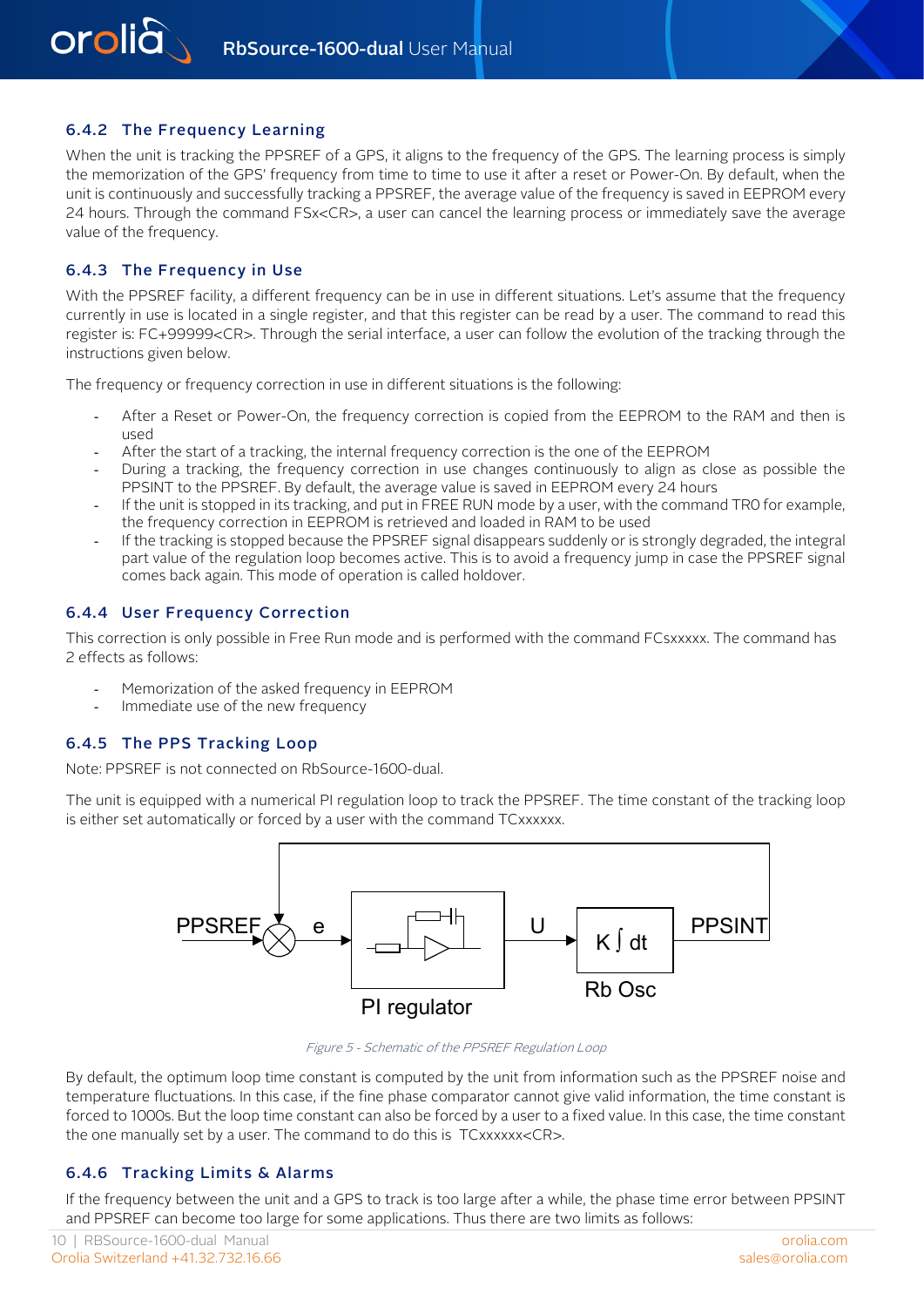- a) If the phase time error becomes bigger than the first limit, an alarm is issued, but the tracking continues. This first limit is called "no alarm" window
- b) If the phase time error becomes bigger than the second limit, then the tracking stops. This second limit is called "tracking" window

The half value of the "no alarm" window can be changed by a user with the command Awxxx. By default its value is set to 015 counter steps or ~± 2µs.

The half value of the "tracking" window can also be changed by a user with the command Twxxx. By default its value is set to 015 counter steps or ~± 2µs.

For more details, see chapter "TIMING AND TRACKING COMMANDS".





### <span id="page-10-0"></span>6.4.7 Frequency Fluctuations while Tracking

To track a PPSREF the unit has to change its frequency. The allowed frequency variations are limited by factory to ±1E-8. This means the variations of the register DDSUSER are limited to ±19531 during a tracking or in hexa to ±\$4C4B. However, this value can be changed by factory setting to any other value upon request. The limitations are simply the limits of the signed integer DDSUSER. In other words, +32767 to -32768 or ±1.6∙E-8 in relative frequency.

If during the tracking of a PPSREF, the unit reaches the frequency limit, its frequency will be limited to the frequency limit and no error will be issued as long the phase time error is staying in the "no alarm" window.

<span id="page-10-1"></span>If the unit is connected to a terminal through the serial port, a user can read the actual frequency limitation in use by typing R14<CR> , R15<CR>. The returned values are the MSB and the LSB of a signed integer coded on 2 bytes, representing the allowed frequency variations in 5.12E-13 steps. A user can also check if the DDSUSER is actually limited by typing R4F<CR>. If there is an issue, the bit 1 and bit 2 of the register will not be set to 0.

#### 6.4.8 Fine Phase Comparator Offset

This fine offset adjustment can be used in case of precise phase calibration. The range of the offset is +127/ - 128 steps of the fine phase comparator. Since the fine comparator is analog, a step corresponds to approx. 1ns. The command to set the offset is COsddd <CR>





orolià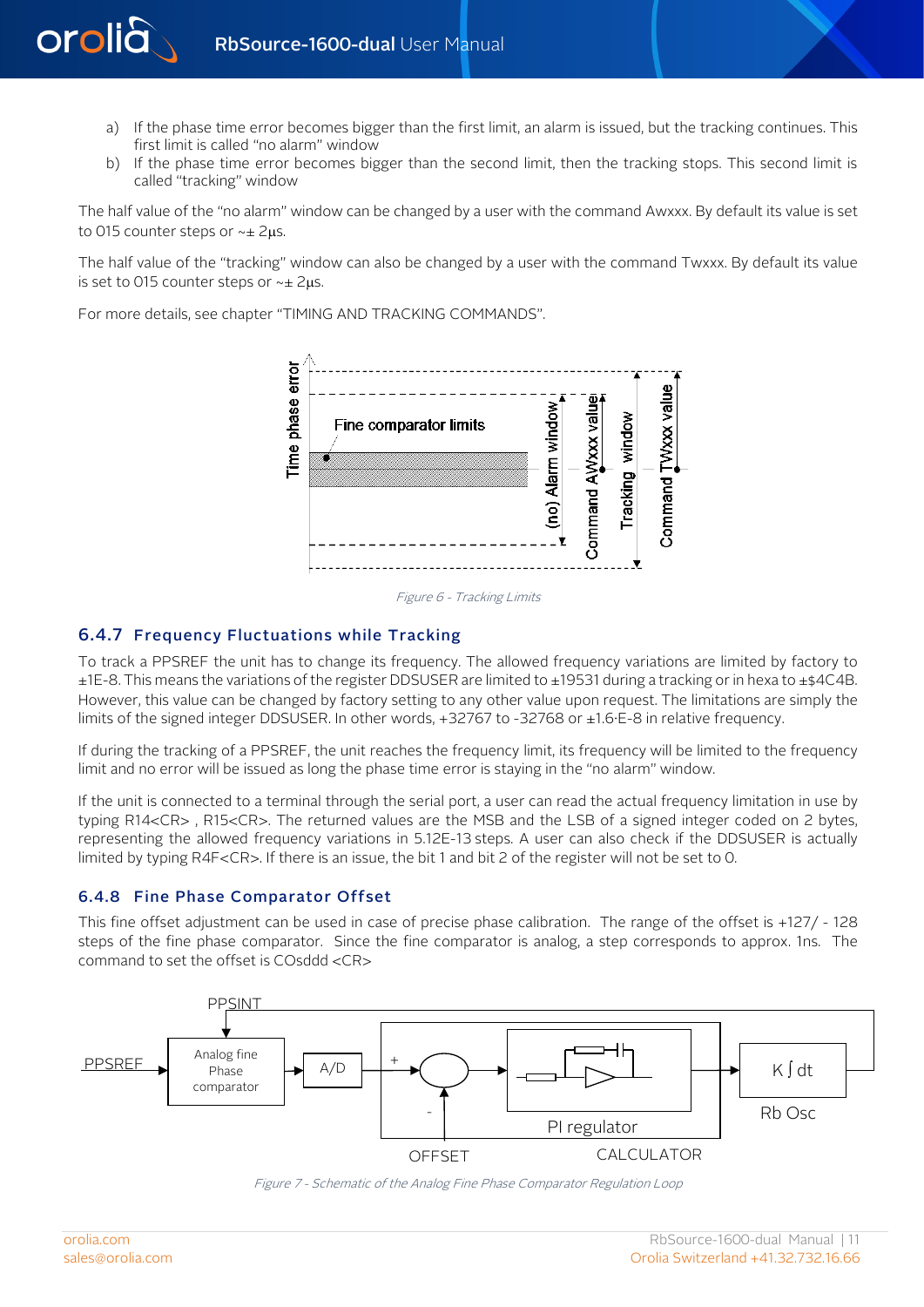

# <span id="page-11-1"></span>7. System Communication

User can monitor the internal parameters such as identification, status and parameters by sending a command followed by a carriage return character through the serial interface.

## 7.1 Identification

<span id="page-11-0"></span>orolià

| ID < CR > < LF >     | Identification                                                                                                                                                        |
|----------------------|-----------------------------------------------------------------------------------------------------------------------------------------------------------------------|
| Answer:              | TNTSRO-aaa/rr/s.ss <cr><lf><br/>100 if SRO-100, 075 if SRO-75 as Rb clock<br/>aaa:<br/>revision number<br/>rr:<br/>software version<br/><math>S.S.S</math>:</lf></cr> |
| Example:             | ID <cr>, answer: TNTSRO-100/01/1.00<cr><lf></lf></cr></cr>                                                                                                            |
| $SN < CR > [-LF > ]$ | Serial number                                                                                                                                                         |
| Answer:              | xxxxx <cr><lf><br/>xxxxxx: 6 digits serial number of integrated SRO-100 in RbSource-1600-dual</lf></cr>                                                               |
| Example:             | 000098 <cr><lf><br/><b>SN<cr></cr></b> answer:</lf></cr>                                                                                                              |

## <span id="page-11-2"></span>7.2 General status of Rb clock module

| <b>ST<cr>[<lf>]</lf></cr></b> : | General Status                                                                                                                                                                                                                                                                                               |
|---------------------------------|--------------------------------------------------------------------------------------------------------------------------------------------------------------------------------------------------------------------------------------------------------------------------------------------------------------|
| Answer:                         | $s <$ CR $>$ <lf<math>&gt;<br/>s: status<br/>O: warming up<br/>1: tracking set-up<br/>2: track to PPSRFF<br/>3: sync to PPSREF<br/>4: Free Run, Track OFF<br/>5: Free Run .PSREF unstable<br/>6: Free Run, No PPSREF<br/>7: factory used<br/>8: factory used<br/>9: Fault or Rubidium out off lock</lf<math> |
|                                 |                                                                                                                                                                                                                                                                                                              |

### Example: **ST<CR>**, answer: **4<CR><LF>** (Free Run. No tracking)

The module can send through the serial port once per second or upon request its general internal status. The meaning of this status is:

0:Warming up. This happens when the system is just powered on and the temperature of the cells is not high enough.

1:Tracking set-up: The system is in this state when it goes from free-run status to the track status after a track setup. The duration of this state should not exceed 3 minutes.

2:Track to PPSREF. PPSINT is aligned to PPSREF.

3:Sync to PPSREF. PPSINT and PPSOUT are aligned to PPSREF.

4:Free Run. Track off.

5:Free Run / Holdover. PPSREF unstable. The stability of the PPSREF is too low to be tracked.

6:Free Run / Holdover. No PPSREF was detected.

7:Factory used.

8:Factory used.

9:Fault or Rb Out Of Lock. This happens when the VCXO is scanning to find the Rb line.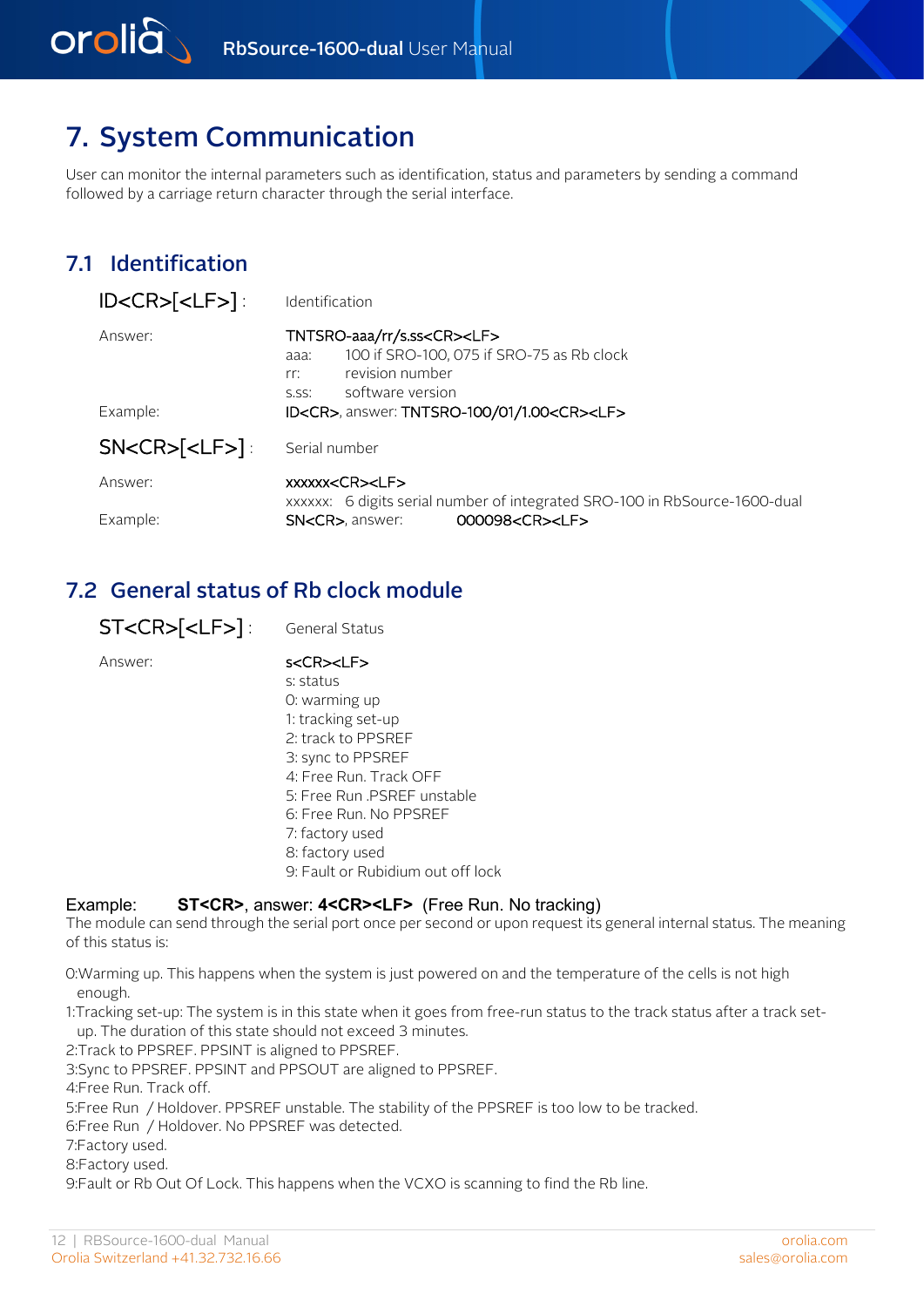<span id="page-12-0"></span>

## 7.3 Monitoring of internal parameters

The internal parameters monitoring is made via the serial interface and with the use of single command "M" followed by a carriage return character.

## **M<CR>[<LF>]**

The module will respond to this single character command with an eight ASCII / HEX coded string, such as:

## **HH GG FF EE DD CC BB AA** <CR><LF>

Where each returned byte is an ASCII coded hexadecimal value, separated by a <Space> character. All parameters are coded at full scale.

- HH: Read-back of the frequency adjustment voltage (0 to 5V)
- GG: reserved
- FF: peak voltage of Rb-signal (0 to 5V)
- EE: DC-Voltage of the photocell (5V to 0)
- DD: varactor control voltage (0 to 5V)
- CC: Rb-lamp heating current (Imax to 0)
- BB: Rb-cell heating current (Imax to 0)

AA: reserved

• DC-Frequency adjustment voltage . HH: o/p frequency adj. voltage (0 to 5V for \$00 to \$FF)

This parameter corresponds to the frequency adjustment voltage.

- Reserved GG:
- Rb signal level.

## FF: Peak voltage of Rb signal level (0 to 5V for \$00 to \$FF)

This signal monitors the rectified value of the AC signal produced by the interrogation process of the Rb dip absorption. During warm-up time this signal is approximately 0V and after it stabilizes to a nominal value of 1 to 5V. As long as this signal is too low the internal control unit sweeps the Xtal frequency in order to find the Rb absorption dip.

## DC-Voltage of the photocell. EE: DC-Voltage of the photocell (5V to 0 for \$FF to \$00)

This signal corresponds to the transmitted Rb light level. This is the light of the Rb lamp which is partly absorbed by the Rb cell. The nominal photocell voltage is in the range 2.0 to 3.5 V but must stay stable after the warm-up time. The photocell voltage is related to the internal reference 5 V voltage. The full scale corresponds to the coded value \$00 and the zero (no light) corresponds to the coded value \$FF

• Frequency adjustment voltage.

### DD: VCXO control voltage (0 to 5V for \$00 to \$FF)

This parameter corresponds to the voltage applied to the varicap of the internal VCXO.

In normal operation this voltage is mainly temperature dependent in the range 2 to 3V in order to compensate the frequency versus temperature characteristic of the crystal resonator.

During warm-up the control unit generates a ramp of this parameter from 0.3 to 5V and from 5V to 0.3V until the Rb dip absorption is found.

#### • Rb lamp heating limiting current. CC: Rb lamp heating limiting current (Imax to 0 for \$00 to \$FF)

This parameter corresponds to heating limiting current applied to the lamp heating resistive element. In normal operation, this current depends on the ambient temperature but should stay between \$1A and \$E6. During warm-up, this current is set to its maximal value \$00 (no current limiting).

#### • Rb cell heating limiting current.

## BB: Rb cell heating limiting current (Imax to 0 for \$00 to \$FF)

This parameter corresponds to heating limiting current applied to the cell heating resistive element. In normal operation, this current depends on the ambient temperature but should stay between \$1A and \$E6. During warm-up, this current is set to its maximal value \$00 (no current limiting).

• Reserved AA: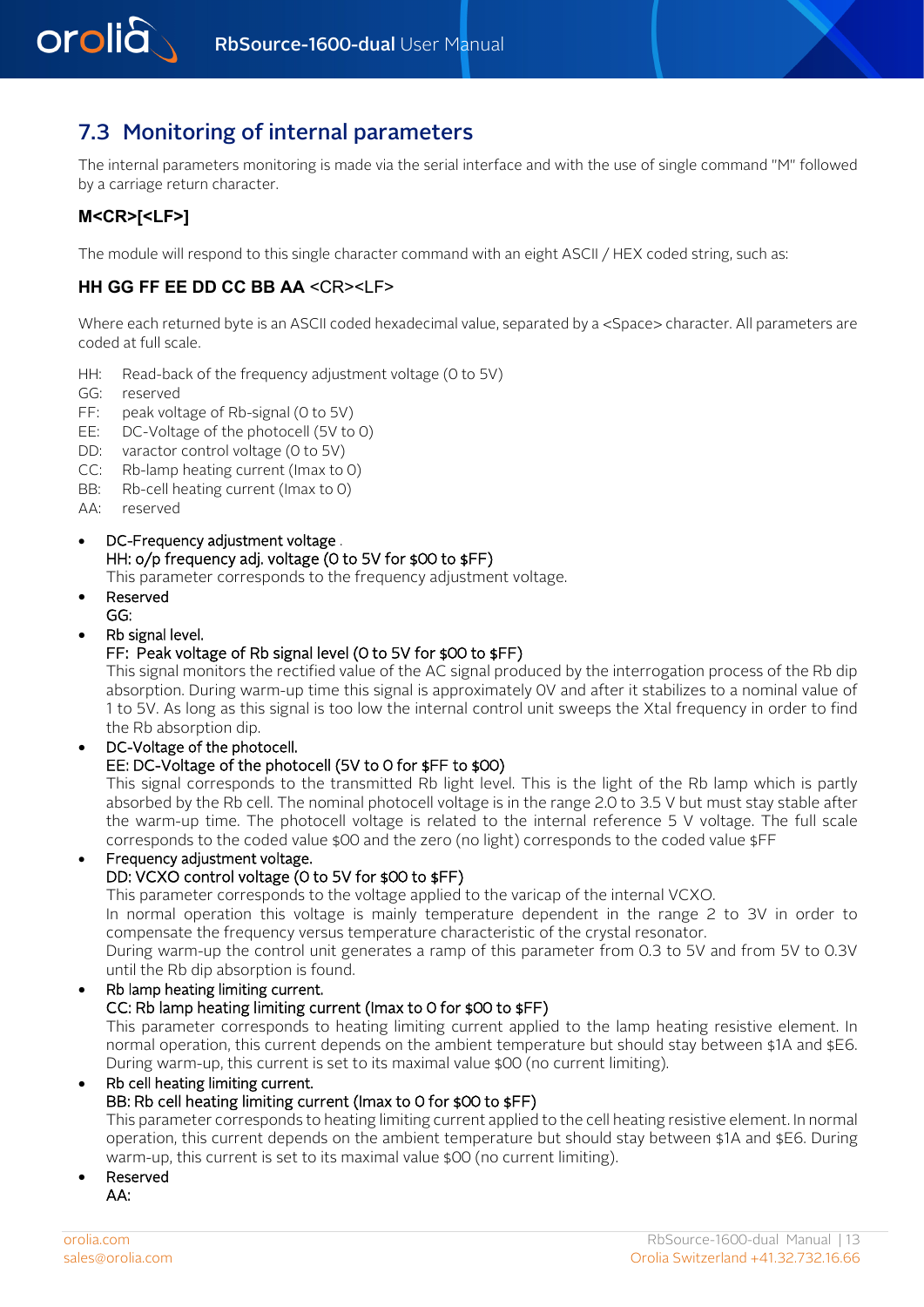<span id="page-13-0"></span>

## 7.4 Center frequency adjustment via serial interface

A single character command is available to the user for center frequency adjustment.

Cxxx <CR> $[**LE**]$ : output frequency correction through the synthesizer, by steps of 5.12·10<sup>-13</sup>, where xxxx is a signed 16 bits.

This value is automatically stored in a EEPROM as last frequency correction which is applied after RESET or power-ON operation.

- In track state, the user frequency correction is changed internally by the software for optimum alignment.
- The basic command FCsddddd has the same effect. See chapter 4.7.

Examples:

<span id="page-13-1"></span>C0000<CR> : return to the nominal value (factory setting) C7FFF<CR> : the actual frequency is increased of 16.7 ppb. 10'000'000.000 Hz become 10'000'000.167 Hz. C8000<CR> : the actual frequency is decreased of 16.7 ppm. 10'000'000.000 Hz become 9'999'999.833 Hz.

#### 7.4.1 Center frequency read-back

<span id="page-13-2"></span>RO5<CR>[LF]: read-back high byte of user frequency correction actually in use. RO6<CR>[LF]: read-back low byte of user frequency correction actually in use. L05<CR>[LF] : read-back high byte of user frequ. corr. in use after RESET or power-ON. L06<CR>[LF] : read-back low byte of user frequ. corr. in use after RESET or power-ON.

In track state, the value of all of these registers is subject to change by the software for optimum alignment.

### 7.4.2 SYNTH out frequency setting

The module integrates a frequency synthesizer.

There is a command to set the SYNTH output frequency :

Txxxxxxx<CR>[<LF>]: SYNTH OUT frequency setting. Where xxxxxxxx is an unsigned 32 bits in hexa coded ASCII stored in EEPROM.

$$
Frequency = \frac{xxxxxxxx}{2^{32}} \cdot 60MHz
$$

The SYNTH OUT frequency is changed after RESET or power-ON.

<span id="page-13-3"></span>TIMING SERIAL INTERFACE

The module uses the same serial interface to set and control the PPS and timing facilities. For this purpose, a more complex supervision of the device is introduced.

## 7.5 Commands of setting & control

<span id="page-13-4"></span>The commands are not case sensitive. But they should have the exact length. The termination character is <CR>. An additional <LF> is tolerated and have no effect. Blank characters are not tolerated. Chained commands are tolerated if the total length is not exceeding ∼30 characters.

## 7.5.1 Commands of Timing &Tracking

| TRX <cr>[<lf>]: Set tracking mode of PPSINT to PPSREF</lf></cr> |
|-----------------------------------------------------------------|
| x: tracking mode setting                                        |
| O: Track never, Free Run. (0→EEPROM)                            |
| 1: Track now.                                                   |
| 2: Track ever. $(1 \rightarrow EEPROM)$                         |
|                                                                 |

- 3: Track now + ever (1→EEPROM)
- 9: Interrogation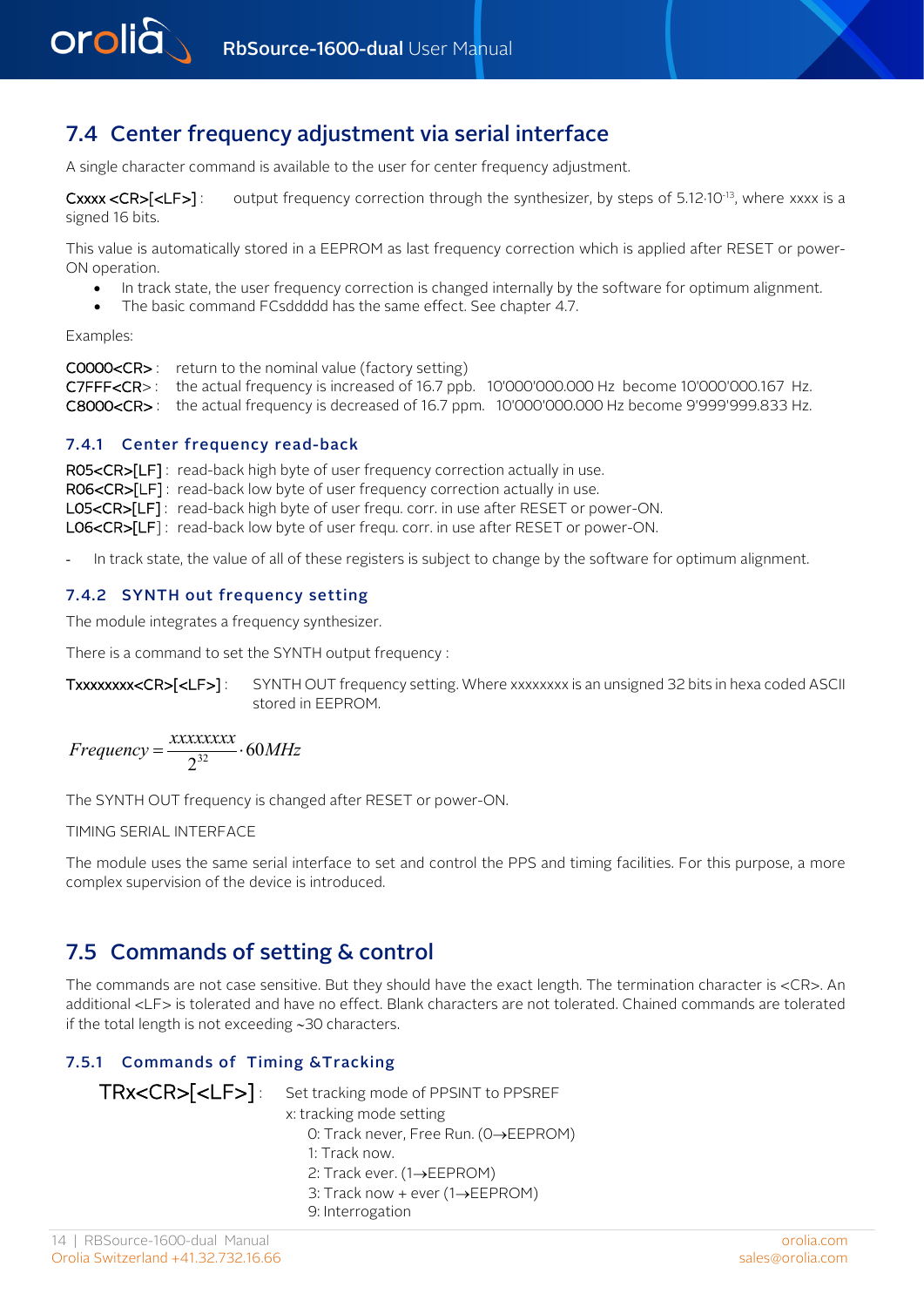

#### Answer: x<CR><LF>

x: Tracking enable at power-up

0: Not enabling tracking at power-up

1: Enabling tracking at power-up

Notes:

- The tracking mode setting is kept in EEPROM.
- Whatever from software or from hardware, the Track mode 1 has the priority. The answer takes this situation into account.
- The module needs a few minutes to be in tracking state. During this delay, ST<CR> answers 1.
- The command TRx has no influence on the phase of PPSOUT if the command SY9<CR> answers 0<CR><LF>.
- When track mode is set to 1 by hardware or software, the tracking of PPSINT to PPSEXT starts when General Status goes from 9 to 4.
- This command doesn't give out the actual tracking state. For that, use the command ST<CR>.(answers 2 <CR><LF> when tracking)

Example: TR3<CR>, answer: 1<CR><LF>. Will ever be in tracking mode. If not yet in this mode, start to track PPSREF.

SYX<CR>[<LF>]: Set synchronization PPSOUT to PPSINT mode.

- x: synchronization mode setting
	- 0: synchronize never (0->EEPROM)
	- 1: synchronize now
	- 2: synchronize ever (1->EEPROM)
	- 3: sync. now + Ever (1->EEPROM)
	- 9: interrogation

Answer: x<CR><LF>

x: synchronize command status 0: synchronization mode 0. 1: synchronization mode 1.

Notes:

- The synchronization mode setting is kept in EEPROM.
- Whatever from software or from hardware, the synchronization mode 1 state has priority. The answer takes this situation into account.
- When sync. mode is set to 1 by hardware or software, the synchronization of PPSOUT to PPSINT happens when General Status goes from 1 to 2.
- This command doesn't give out the actual sync. state. Therefore, use the command ST<CR>.(answer 3 <CR><LF> when synchronized.)

Example: SY9<CR>, answer: 1<CR><LF>. Sync. done when General Status goes from 1 to 2.

DEddddddd<CR>[<LF>] Set the delay of PPSOUT pulse vs PPSINT.

|              | dddddd: Delay in 133 ns steps.             |  |
|--------------|--------------------------------------------|--|
|              | 0000001: minimum delay.                    |  |
|              | 7499999: maximum delay .(approx. 1 s)      |  |
|              | 0000000: sync. to PPSINT, the same as SY1. |  |
|              | 9999999: interrogation.                    |  |
| Answer:      | dddddd: Delay in 133 ns steps.             |  |
|              | 9999999: Delay information not valid.      |  |
| Reset value: | 0000000                                    |  |

Notes:

- When going into tracking state, the information delay become no longer valid and the unit will respond 9999999<CR><LF>.
- In tracking state, after a command SY1<CR><LF>, PPSOUT is aligned to PPSINT and the answer is 0000000<CR><LF>.
- In tracking state, after a command DEddddddd<CR><LF>, the PPSOUT is delayed vs PPSINT and the answer is correct.

Example: DE9999999<CR>, answer: 0000000<CR><LF>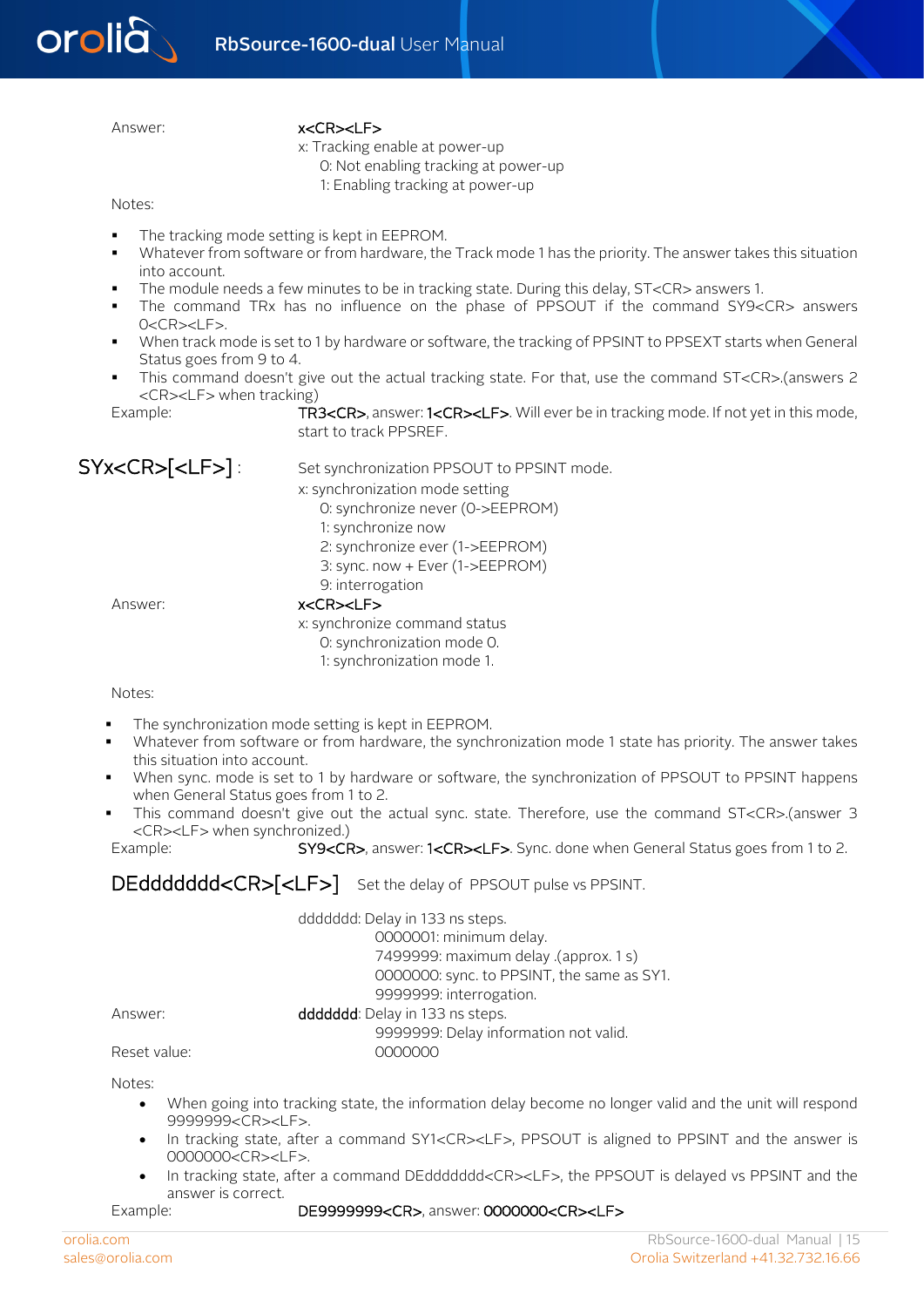

## PWddddddd<CR>[<LF>] : Set the PPSOUT pulse width.

|                  | dddddd: Pulse width in 133ns steps.                    |
|------------------|--------------------------------------------------------|
|                  | 0000001: minimum pulse.                                |
|                  | 7499999: maximum pulse.                                |
|                  | 0000000: no pulse.                                     |
|                  | 9999999: interrogation.                                |
| Answer:          | dddddd: Pulse width in 133 ns steps.                   |
| Factory setting: | 0001000<br>$(133 \text{ us})$                          |
| Reset value :    | Last Value stored in EEPROM                            |
| Example:         | PW9999999 <cr>, answer: 0001000<cr><lf></lf></cr></cr> |
|                  |                                                        |

## <span id="page-15-0"></span>7.5.2 Commands of timing Set-up

TD<CR>[<LF>]: Send out the time of day

Answer: hh:mm:ss<CR><LF>

hh: Hours mm: Minutes ss: seconds

Notes:

 After reception of this command, the module responds following the rules of the command BTx. This means the answer is not immediate, but can be delayed up to 1 s.

Example: TD<CR>, answer: 16:30:48<CR><LF>

## TDhh:mm:ss<CR>[<LF>] : Set the time of day

| 00:00:00 |                                                                                                                                        |
|----------|----------------------------------------------------------------------------------------------------------------------------------------|
|          | hh:mm:ss <cr><lf><br/>hh: Hours mm: Minutes ss: seconds<br/>hh:mm:ss<cr><lf><br/>hh: Hours mm: Minutes ss: seconds</lf></cr></lf></cr> |

Notes:

 After reception of this command, the module responds following the rules of the command BTx. This means the answer is not immediate, but can be delayed up to 1 s.

#### Example: TD13:00:00<CR>, answer: 13:00:00<CR><LF>

| DT <cr>[<lf>]:</lf></cr> |  |
|--------------------------|--|
| $\mathbf{A}$             |  |

Send out the date Answer: yyyy-mm-dd <CR><LF> yyyy: Year mm: Month dd: Day

Notes:

 After reception of this command, the module responds following the rules of the command BTx. This means the answer is not immediate, but can be delayed up to 1 s.<br>DT<CR>, answer: 2003-12-08<CI

DT<CR>, answer: 2003-12-08<CR><LF>

The calendar works from 2000-01-01 to 2099-12-31

## DTyyyy-mm-dd<CR>[<LF>] : Set the date

|              | yyyy-mm-dd <cr><lf></lf></cr> |                               |         |  |  |
|--------------|-------------------------------|-------------------------------|---------|--|--|
|              | yyyy: Year                    | mm: Month                     | dd: Day |  |  |
| Answer:      |                               | yyyy-mm-dd <cr><lf></lf></cr> |         |  |  |
|              | yyyy: Year                    | mm: Month                     | dd: Day |  |  |
| Reset value: | 2000-01-01                    |                               |         |  |  |

Notes:

 After reception of this command, the module responds following the rules of the command BTx. This means the answer is not immediate, but can be delayed up to 1 s.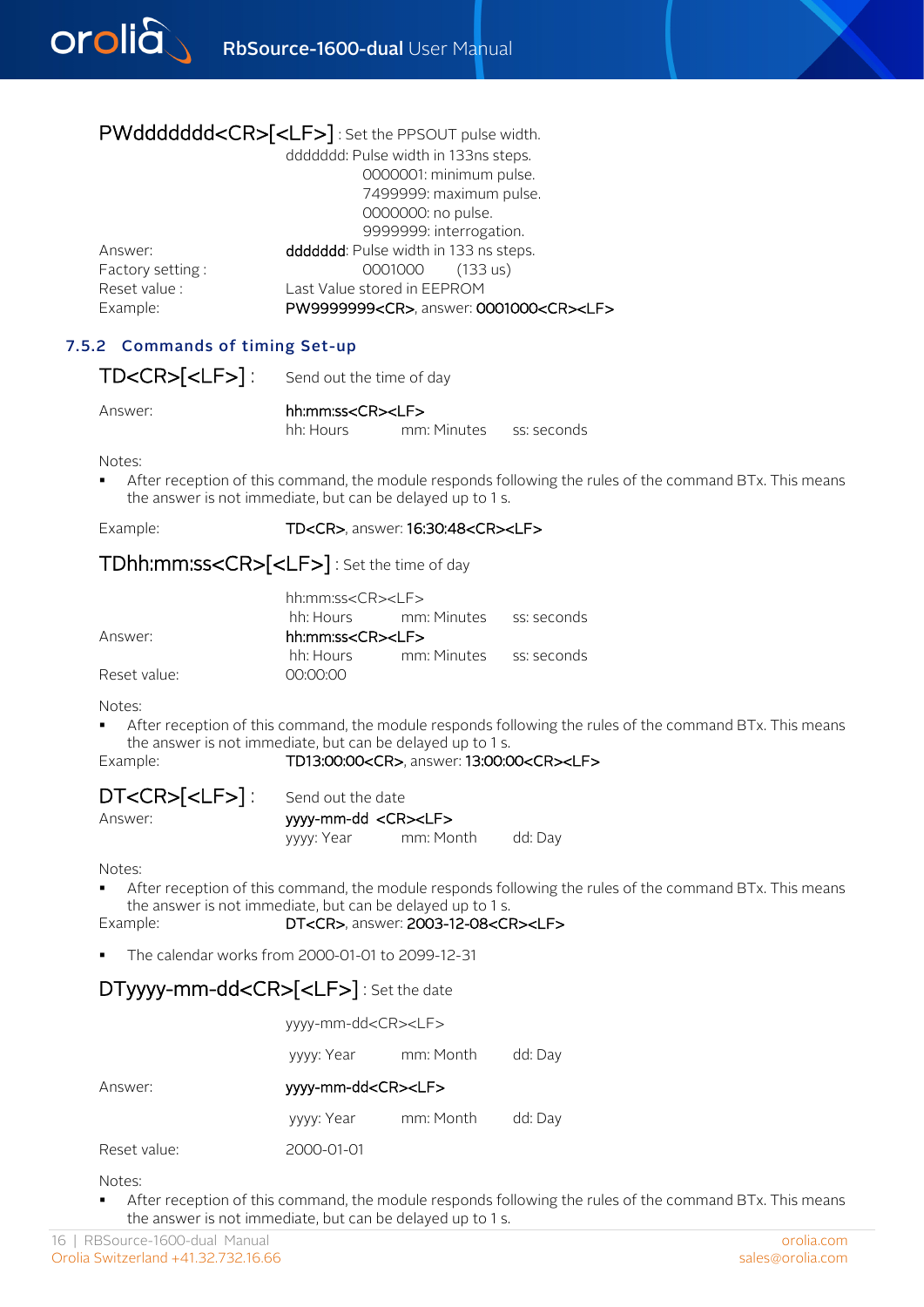

#### Example: DT2003-12-08<CR>, answer: 2003-12-08<CR><LF>

The calendar works from 2000-01-01 to 2099-12-31

BTx<CR> $[$ <LF]>: Beat every second on the serial port x: parameter to beat. 0: Stop beat. 1: Beat effective time interval PPSOUT vs PPSREF. Answer: ddddddd<CR><LF> ddddddd: delay in 133 ns steps. 2: Beat phase comparator value. Answer: sppp<CR><LF>  $s: +/-$  sign ppp: phase error, approx. in ns 3: Beat effective time interval PPSOUT vs PPSREF + phase comparator value. Answer: ddddddd sppp<CR><LF> ddddddd: delay in 133 ns steps.

 $s: +/-$  sign ppp: phase error, approx. in ns

4: Beat time of day.

Answer: hh:mm:ss<CR><LF>

hh: Hours mm: Minutes ss: Seconds

5: Beat general status.

Answer: x<CR><LF>

x: general status. (See command STx)

#### 6: Beat <CR><LF>.

7: Beat Date, Time, Status

#### Answer: yyyy-mm-dd hh:mm:ss x <CR><LF>

yyyy : Year mm: Month dd: Day

Notes:

- The answer is delayed a few ms after the PPSINT pulse. This delay can vary a little.
- When beating time interval PPSOUT vs PPSREF, the answer is 9999999<CR><LF> if no pulse is found.
- This can happen when the module is going to tracking state, General Status  $= 1$ .
- <span id="page-16-0"></span> Regarding the phase comparator, no precision or linearity can be expected. This comparator just increases the resolution of the phase used by the tracking algorithm.<br>Example: BT5<CR>. answer 9<CR><LF> 9<CR><LF> ... 4
- BT5<CR>, answer 9<CR><LF> 9<CR><LF> ... 4<CR><LF> 4<CR><LF>. This means the quartz oscillator is just locked to the Rubidium line.

## 7.5.3 Commands of control

| FCsddddd <cr>[<lf>]</lf></cr> | Set user frequency correction                                   |
|-------------------------------|-----------------------------------------------------------------|
|                               | sddddd: frequency correction in 5.12.10-13 step.                |
|                               | +00000: no correction.                                          |
|                               | $+32767$ : highest pull-up, $+16.7$ ppb.                        |
|                               | -32768: lowest pull-down, -16.7 ppb.                            |
|                               | +99999: interrogation.                                          |
| Answer:                       | sddddd <cr><lf></lf></cr>                                       |
|                               | sddddd: frequency correction actually in use.                   |
| Factory setting:              | $+00000$                                                        |
| Reset value:                  | Last value stored in EEPROM.                                    |
|                               | In free-run state, the last value stored with the commands      |
|                               | <b>FCsddddd or Cxxxx.</b>                                       |
|                               | In track state, the last value stored automatically or with the |
|                               | command FSx.                                                    |

Notes:

In track state the user frequency correction is changed internally by the software for optimum alignment.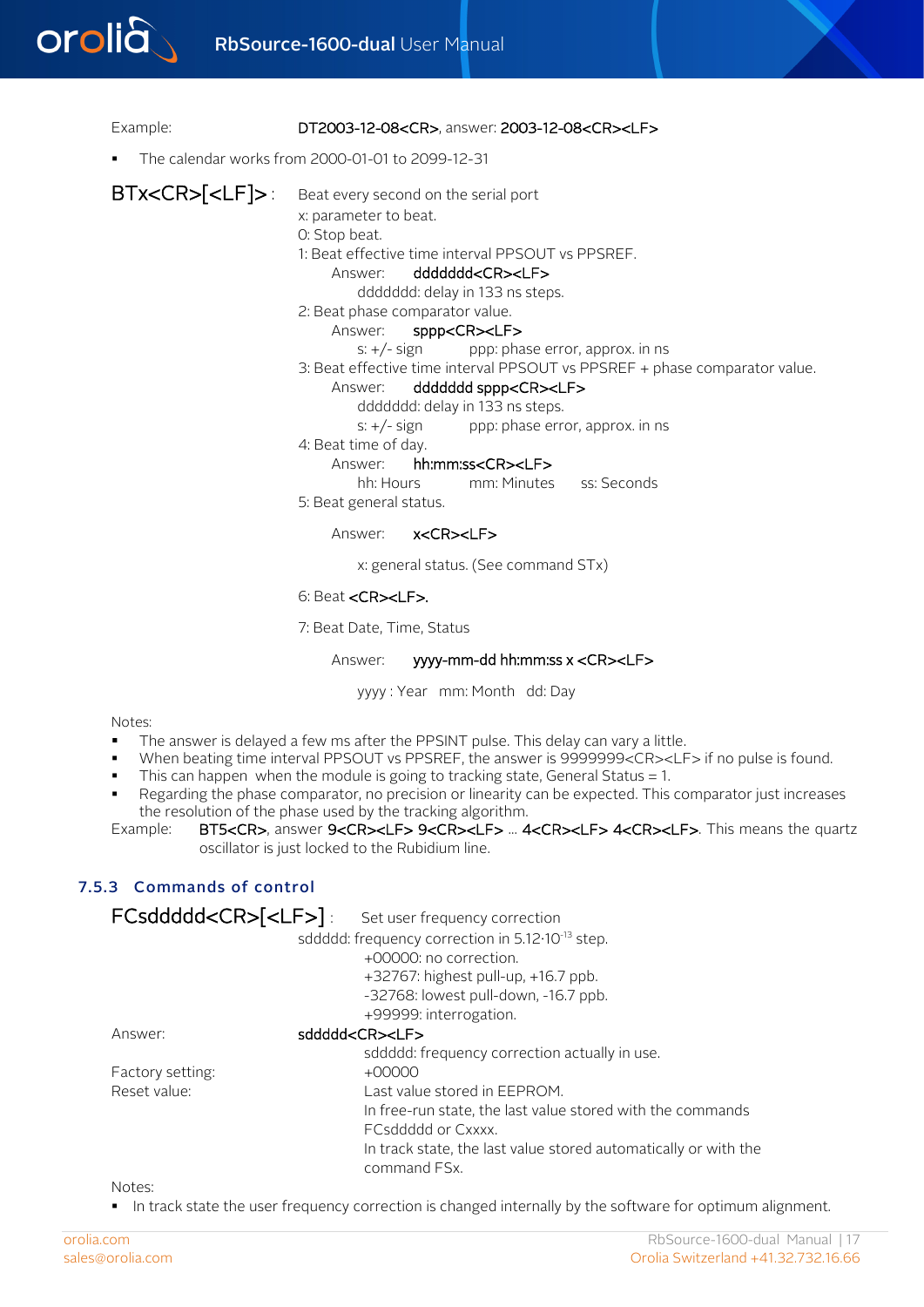

This command should never be used in track state. (Exept FC+99999).

| FSx <cr>[<lf>]: Set frequency value.</lf></cr> | x: parameter.<br>0: no saving. $(O \rightarrow EEPROM)$<br>1: save integral part of tracking correction in EEPROM every 24 hours.<br>$(1 \rightarrow EEPROM)$<br>2: save integral part of tracking correction in EEPROM now.<br>3: save user frequency in EEPROM now.<br>9: interrogation. |
|------------------------------------------------|--------------------------------------------------------------------------------------------------------------------------------------------------------------------------------------------------------------------------------------------------------------------------------------------|
| Answer:                                        | x: frequency save mode as written in EEPROM<br>0: no saving.<br>1: save integral part of tracking correction in EEPROM every 24 hours.                                                                                                                                                     |
| Factory setting:                               |                                                                                                                                                                                                                                                                                            |
| Reset value:<br>Notes:                         | Last value stored in EEPROM.                                                                                                                                                                                                                                                               |

- In frequency save mode 1, the saving is only done if the module is in track state. (General Status 2 or 3).
- If the PPSREF is missing or rejected, the 24 hours period is increased.

Example: FS9<CR>, answer 1<CR><LF>.

TWddd<CR>[<LF>] : Set tracking window. Set the window in which time interval PPSINT vs PPSREF should stay. Stored in EEPROM.

|                  | ddd: half tracking window, from 1 to 255 steps of 133 ns. |
|------------------|-----------------------------------------------------------|
|                  | 999: interrogation                                        |
| Answer:          | <b>ddd</b> : half tracking window in 133 ns steps.        |
| Factory setting: | $015$ ( $\sim\pm$ 2us)                                    |
| Reset value:     | Last value stored in EEPROM.                              |
| Notes:           |                                                           |

If the time interval PPSINT vs PPSREF becomes bigger than the tracking window, the tracking stop.<br>Example: TW020<CR>, answer 020<CR><LF>. TW020<CR>, answer 020<CR><LF>.

AWddd<CR>[<LF>] : Set alarm window.

|                  | An alarm is raised up if time interval PPSINT vs PPSREF become bigger than this |
|------------------|---------------------------------------------------------------------------------|
|                  | value. Stored in EEPROM.                                                        |
|                  | ddd: half alarm window, from 1 to 255 steps of 133 ns.                          |
|                  | 999: interrogation                                                              |
| Answer:          | ddd: half alarm window in 133 ns steps.                                         |
| Factory setting: | $015$ ( $\sim\pm$ 2us)                                                          |
| Reset value:     | Last value stored in EEPROM.                                                    |
| Notes:           |                                                                                 |

- This command is limited to track state.
- The General Status becomes 5. (PPSREF unstable).
- The alarm window cannot be bigger than the tracking window. This window may be reduced by the command TWddd.

```
Example: AW999<CR>, answer 015<CR><LF>.
```
Warning: This command can strongly degrade the initialization and current value of some parameters. Modifications of alarm window should be avoided.

| TCdddddd <cr>[<lf>]</lf></cr> | Set tracking loop time constant.                |
|-------------------------------|-------------------------------------------------|
|                               | dddddd: time constant in seconds.               |
|                               | 000000: change to auto selection mode.          |
|                               | 001000: minimum value, 1000 s.                  |
|                               | 999999: maximum value, 999999 s.                |
|                               | 000099: interrogation.                          |
| Answer:                       | ddddd: last time constant selected, in seconds. |
| Factory setting:              | 000000                                          |
| Reset value:                  | 000000                                          |
| Notes:                        |                                                 |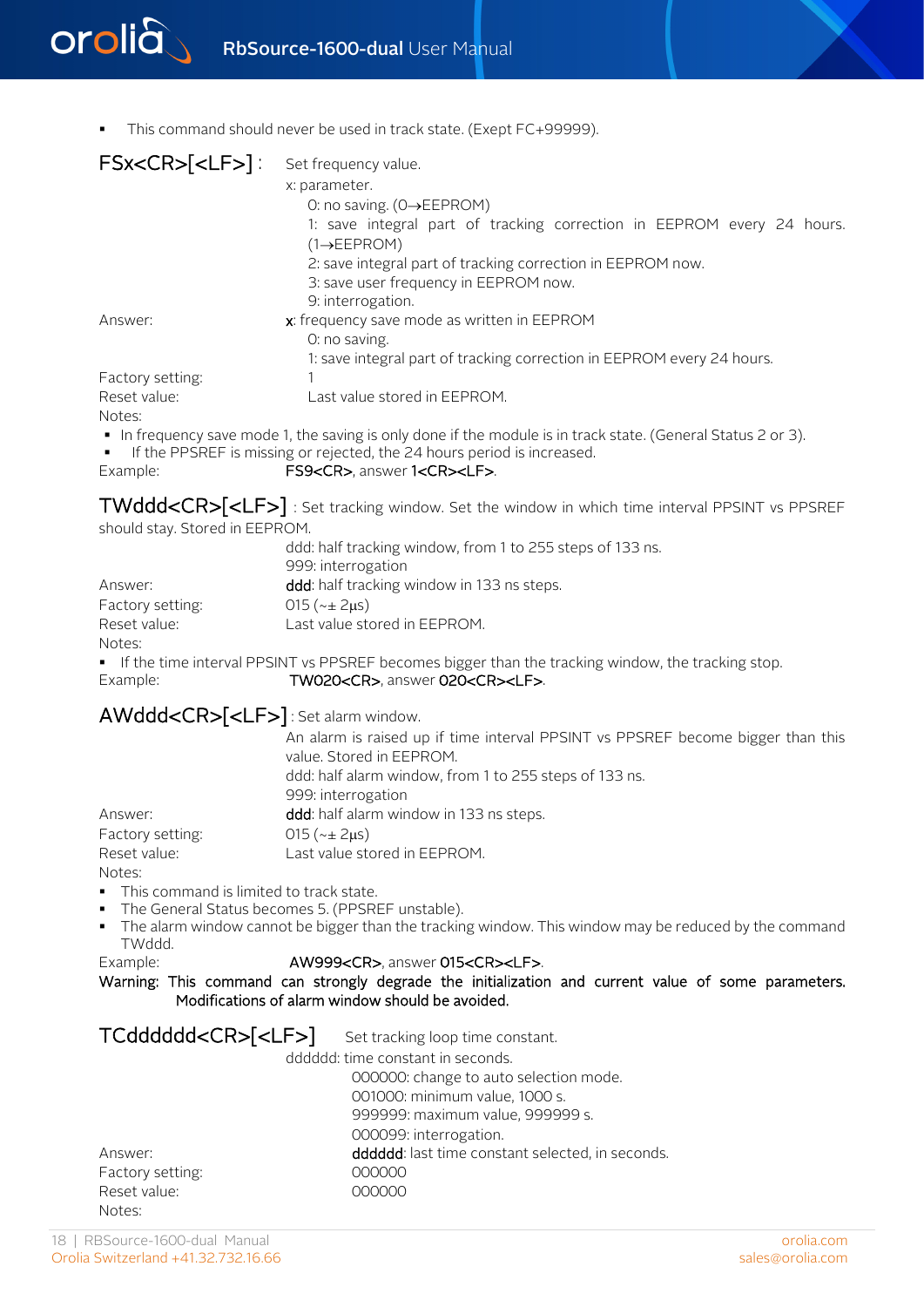

- In auto selection mode, the time constant is automatically adapted to the PPSREF noise.
- In auto selection mode, if the time interval PPSREF vs PPSINT goes out of the phase comparator range, approx. +/-500 ns, the time constant is set to 1000 s.

Example: TC000099<CR>, answer 000000<CR><LF>

#### Warning: This command can strongly degrade the initialization and current value of some parameters. Modifications of loop time constant should be avoided.

MCSXX[CC..C]<CR>[<LF>] Set module customization

s : action to do L : Load message S : Set message (user message only) B : Load the behavior at the start of the clock A : Activate a message at the start of the clock C : Cancel a message at the start of the clock H : Load Help message T : Load data Type xx : message number, from 00 to FF cc…c : up to 24 ACSII character, to set the user message Answer: cc...c : message, answer to MCLxx or to MCHxx or 0/1 : Behavior of a message at the start of the clock, answer to MCBxx or xy : data Type, answer to MCTxx  $x=0$  in RAM,  $x=1$  in eeprom,  $x=2$  in Flash y=0 byte, y=1 sbyte, y=2 word, y=3 sword, y=4 dword, y=5 sdword,

| Pos.            |          | Active.(Def)   Parameter(Default) | Comment                    |
|-----------------|----------|-----------------------------------|----------------------------|
| 00 <sup>o</sup> |          | TNTSRO-100/00/1.07                | Factory welcome message    |
| O <sub>1</sub>  | $\Omega$ | Free for user message             | User welcome message       |
| 02              |          | 05                                | GPS configuration delay    |
| 03              |          | 03                                | GPS configuration interval |
| 07              |          | O <sub>1</sub>                    | Error message send         |
| 10              | $\Omega$ | @@En                              | Time RAIM setup            |
|                 | $\Omega$ | @@At                              | Position hold, site survey |
| 20              | $\Omega$ | @@Gd                              | Position control message   |
| 21              | 0        | @@Gc                              | PPS control message        |
| 22              | $\Omega$ | @@Ge                              | Time RAIM algorithm        |
| 23              | O        | @@Gc                              | Time RAIM alarm message    |

 $y=6$  lword,  $y=7$  slword,  $y=8$  string ASCII,  $y=9$  string binary

- Pos. \$01 Message can be modified by the user and is stored in EEPROM.
- Pos. \$02 and \$03 Parameters are the delay, resp. the interval of time in second at witch the GPS configuration messages are sent out at Start up.
- Pos. \$10-\$11 are GPS messages to configure an Oncore, Jupiter-T or Jupiter-Pico receiver for timing application.
- Pos. \$20-\$23 are GPS messages to configure an M12+ receiver for timing application.
- This command was renewed and extend since Version 1.07.
- This command is best used with the free program iSyncMgr.exe, since Version 1.07.

Example : MCS01An user message <CR>, MCA01 <CR> send the following message after start : An user message <CR><LF>

#### Warning: This command can strongly degrade the initialization and current value of some parameters. Modifications of mode customization should be avoided.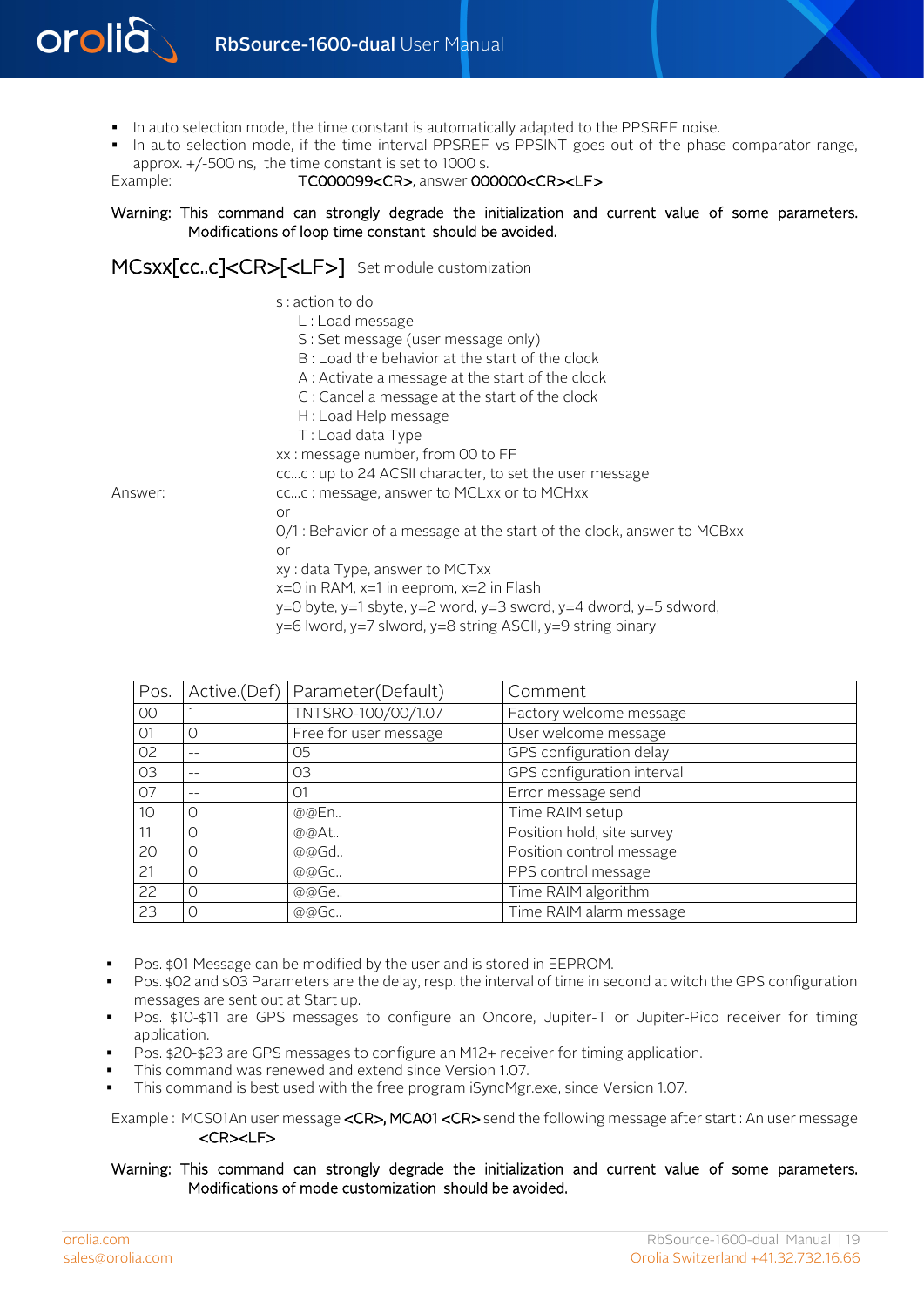

| $COsddd < CR > [-LF >]$ :                         | fine phase comparator offset                         |
|---------------------------------------------------|------------------------------------------------------|
|                                                   | sddd: fine phase offset in approx. 1 ns steps        |
|                                                   | +000: no offset                                      |
|                                                   | +127: highest offset                                 |
|                                                   | -128: lowest offset                                  |
|                                                   | +999: interrogation.                                 |
| Answer:                                           | sddd <cr><lf></lf></cr>                              |
|                                                   | sddd: phase offset actually in use.                  |
| Factory setting:                                  | $+000$                                               |
| Reset value:                                      | Last value stored in EEPROM.                         |
| Notes:<br>This command stores the value in EEPROM |                                                      |
|                                                   |                                                      |
|                                                   |                                                      |
| $VSCR > [ [ [ [ > ] [$                            | view the Sigma of PPSRef. In tracking Status 2 or 3. |
| Answer:                                           | ddd.d <cr><lf></lf></cr>                             |
|                                                   | ddd.d: Sigma in ns                                   |
|                                                   |                                                      |
| VT <cr>[<lf>]:</lf></cr>                          | view the time constant of the tracking loop.         |
| Answer:                                           | dddddd <cr><lf></lf></cr>                            |
|                                                   | dddddd: Time constant in s                           |
|                                                   |                                                      |
| RAsddd <cr>[<lf>]:</lf></cr>                      | raw phase adjust                                     |
|                                                   | sddd: raw phase adjust in 133 ns steps               |
|                                                   | +127: highest adjust                                 |
|                                                   | -128: lowest adjust                                  |
|                                                   | +999: interrogation, ever +000                       |
| Answer:                                           | sddd <cr><lf></lf></cr>                              |
|                                                   | sddd: raw phase adjust asked in 133 ns steps         |
| Notes:                                            |                                                      |

- This command offset the PPSINT by itself
- This command can be useful for some timing applications to bring the fine comparator into an area where it works
- This command don't move the PPSOUT pulse and don't modify the reading of BT1 or BT3
- This command have an influence on the delay value, command DEddddddd, as the delay is in fact referenced to PPSINT

Example : DE9999999 <CR>, answer 00000000<CR><LF>. Now we do RA+003, answer +003 <CR><LF>. And then we do DE9999999<CR>, the answer is 7499997<CR><LF>

RAQUIK<CR>[<LF>]: this command quickly align PPSINT to PPSREF

Answer:  $+000<$ CR><LF>

#### Warning:

- This command can strongly degrade the initialisation and current value of some parameters
- This command can be useful when the device is used as timing machine and there is no time so that "TR1" takes effect
- This command is given to liking well but without guarantee none regarding the integrity and good continuation of the program. It is to the user to make sure that the parameters are initialised correctly after the use of this command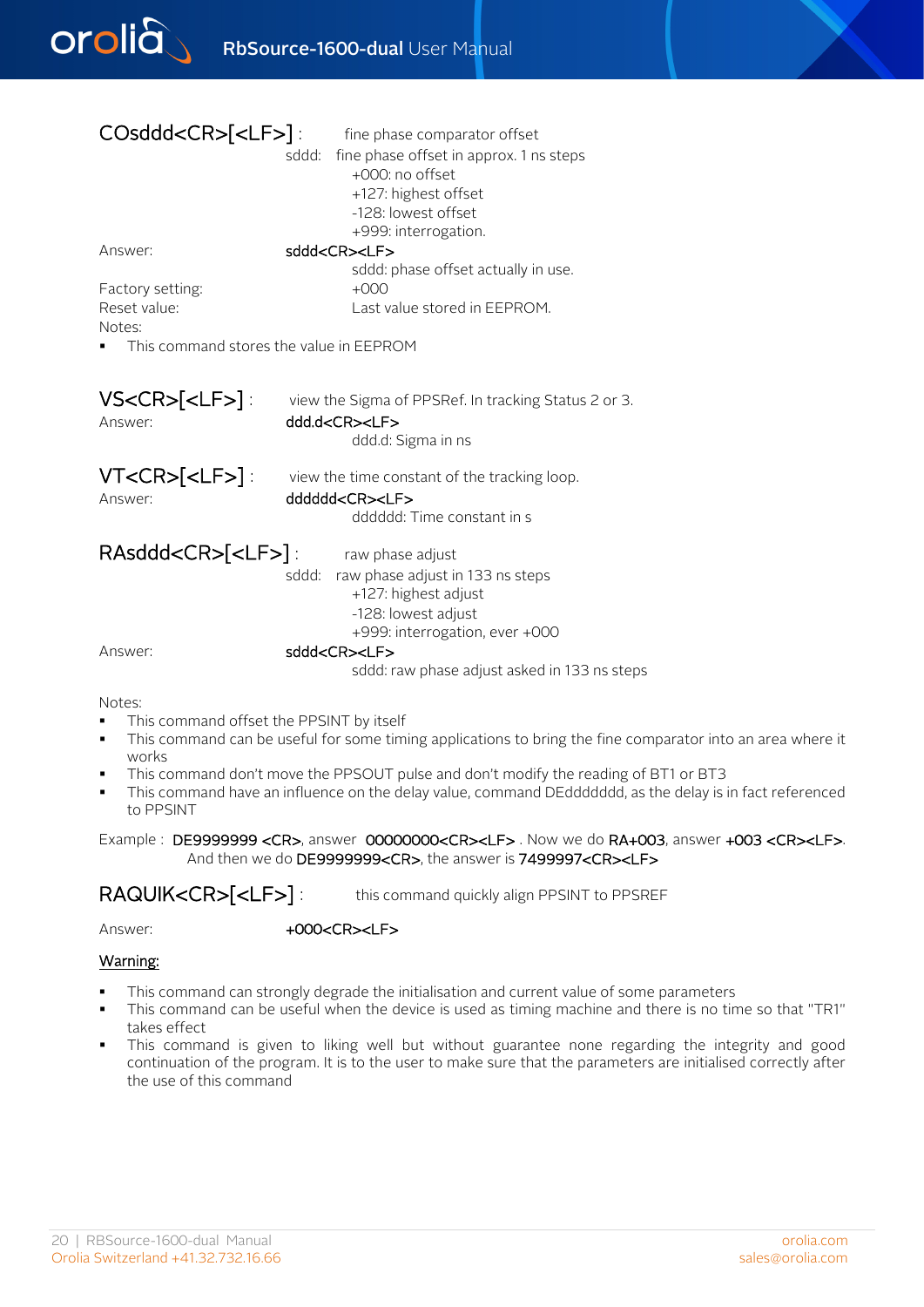# <span id="page-20-0"></span>8. System I/O Interfaces

|  |  | e |  |
|--|--|---|--|

<span id="page-20-1"></span>

|  |  | $\begin{array}{ccccccccc}\n0 & 0 & 0 & 0 \\ \end{array}$ |  |
|--|--|----------------------------------------------------------|--|
|  |  | $11 - 12 - 13 - 14$                                      |  |

Figure 8 - RbSource-1600-dual Interfaces

## 8.1 Back plate

| $\blacksquare$ N° | Type          | <b>Definition</b>                               | /O  |
|-------------------|---------------|-------------------------------------------------|-----|
| J1                | <b>SMA</b>    | Rb A 10MHz outputs                              |     |
| J <sub>2</sub>    | SUB-D9-F      | Rb A Serial communication RS232 + OOL bit alarm | I/O |
| JЗ                | <b>SMA</b>    | Rb B 10MHz outputs                              |     |
| J <sub>4</sub>    | SUB-D9-F      | Rb B Serial communication RS232 + OOL bit alarm | I/O |
| J5                | P. PLUG       | Rb A Power connection                           |     |
| S1                | <b>SWITCH</b> | Rb AOn/Off switch                               |     |
| J6                | P. PLUG       | Rb A Power connection                           |     |
| S <sub>2</sub>    | <b>SWITCH</b> | Rb AOn/Off switch                               |     |

## <span id="page-20-2"></span>8.2 Face plate

| $N^{\circ}$ | <b>Type</b> | <b>Definition</b>       | I/O                      |
|-------------|-------------|-------------------------|--------------------------|
|             | Green LED   | Power ON rubidium A     |                          |
|             | Red LED     | Out-of-Lock alarm (OOL) |                          |
|             | Green LED   | Power ON rubidium B     | $\overline{\phantom{0}}$ |
| 4           | Red LED     | Out-of-Lock alarm (OOL) | $\overline{\phantom{0}}$ |

See separated RbSource-1600-dual specification for characteristic of the outputs.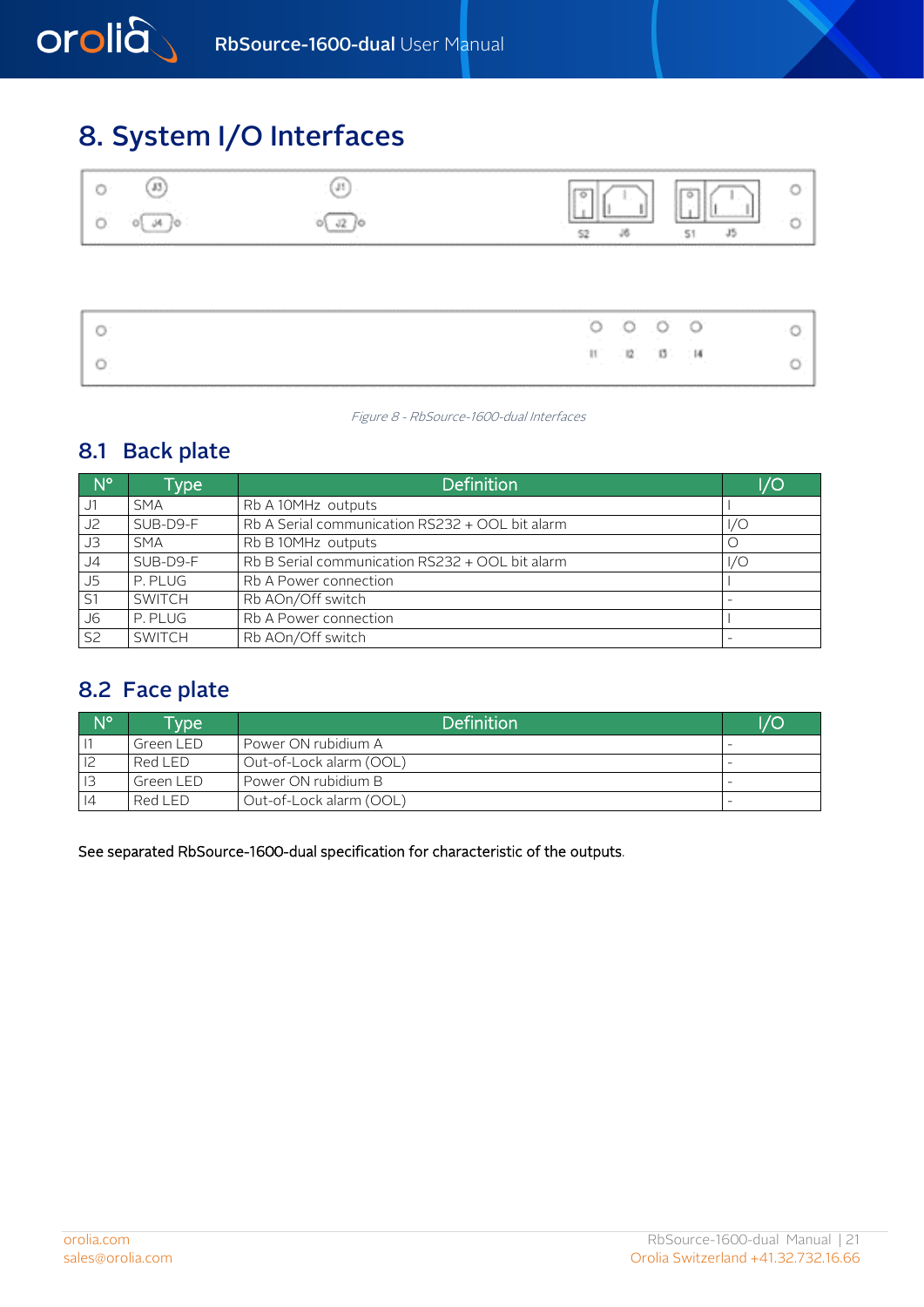# <span id="page-21-1"></span>9. Lock indicator

<span id="page-21-0"></span>orolia

## 9.1 TTL OR CMOS LEVEL "OUT OF LOCK ALARM" SIGNAL **GENERATION**



Fig. 4-4 : The lock monitor

The lock monitor can be directly connected to the TTL load, or a pull-up resistor can be added for CMOS compatibility.